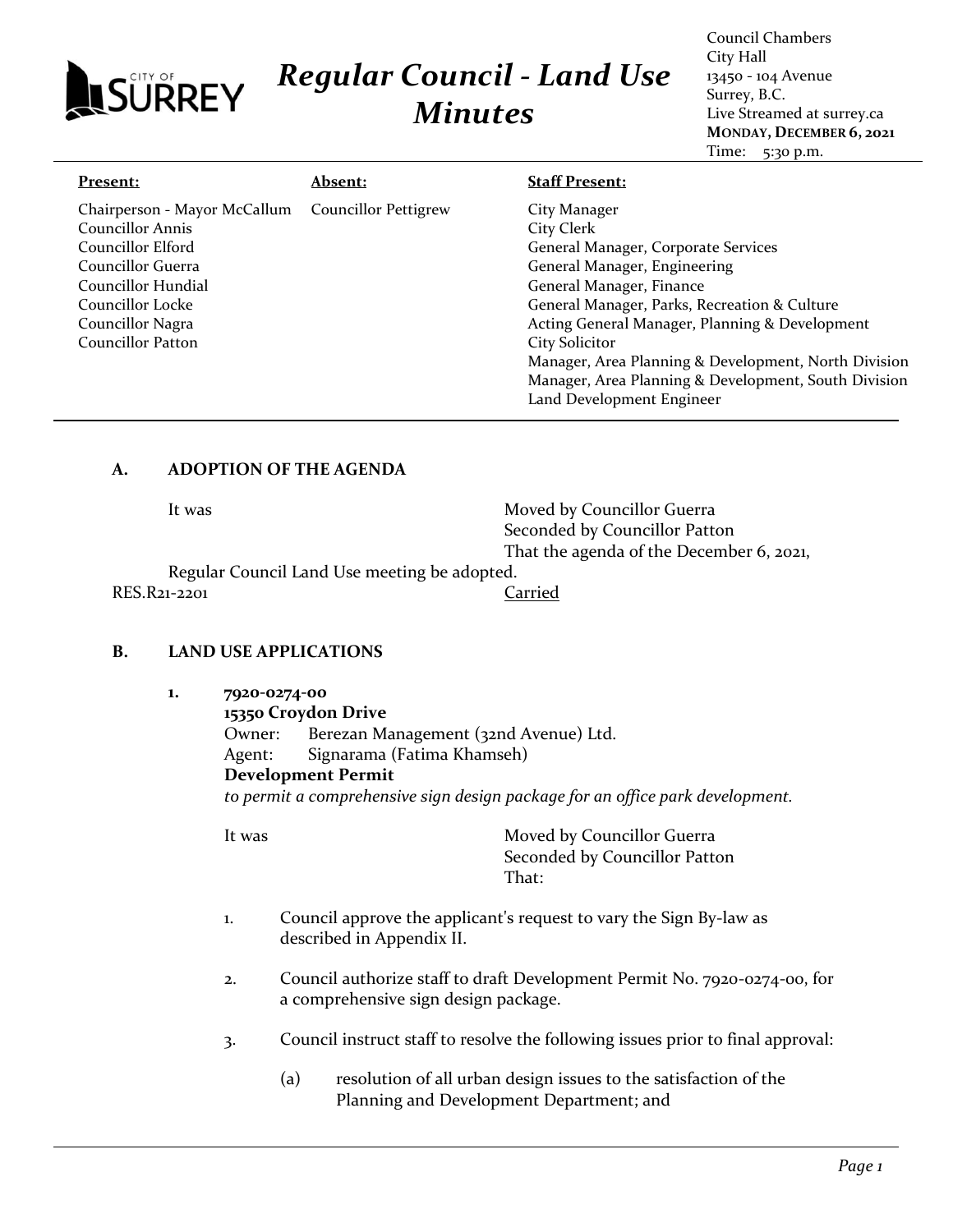(b) submission of a finalized landscaping plan and landscaping cost estimate to the specifications and satisfaction of the Planning and Development Department.

RES.R21-2202 Carried

- **2. 7919-0096-00 13264 Old Yale Road; 10080 and 10090 - 132A Street; 10085 and 10095 - 133 Street, Portions of Road Allowance**
	- Owners: T. Tang, Steed Development Inc. dba Manse Central Development Inc., Cheer Real Estate Development Corp. dba Manse Gateway Development Inc.
	- Agent: Martin Liew Architecture Inc. (Martin Liew)

## **Rezoning from RF to CD**

#### **Development Permit**

*to permit the development of a 6-storey residential apartment building.*

- 1. A Bylaw be introduced to rezone the subject site and portions of road allowance identified as Blocks A and B on the Survey Plan attached as Appendix I, from "Single Family Residential Zone (RF)" to "Comprehensive Development Zone (CD)" and a date be set for Public Hearing.
- 2. Council authorize staff to draft Development Permit No. 7919-0096-00 generally in accordance with the attached drawings (Appendix I).
- 3. Council instruct staff to resolve the following issues prior to final adoption:
	- (a) ensure that all engineering requirements and issues including restrictive covenants, dedications, and rights-of-way where necessary, are addressed to the satisfaction of the General Manager, Engineering;
	- (b) submission of a subdivision layout to the satisfaction of the Approving Officer;
	- (c) resolution of all urban design issues to the satisfaction of the Planning and Development Department;
	- (d) submission of a finalized landscaping plan and landscaping cost estimate to the specifications and satisfaction of the Planning and Development Department;
	- (e) submission of a finalized tree survey and a statement regarding tree preservation to the satisfaction of the City Landscape Architect;
	- (f) the applicant satisfy the deficiency in tree replacement on the site, to the satisfaction of the Planning and Development Department;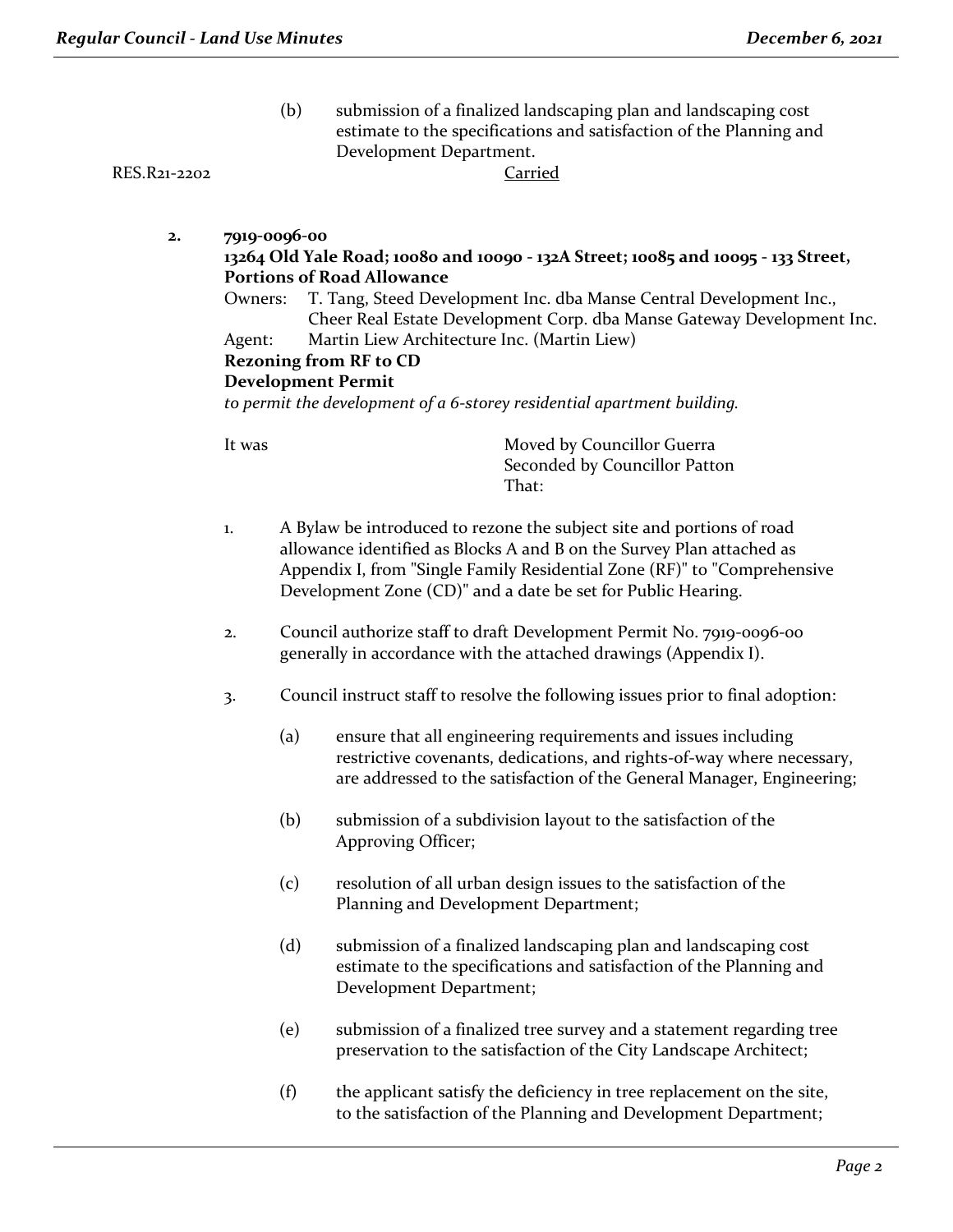|              | (g)                                               | provision of cash-in-lieu contribution to satisfy the indoor amenity<br>space requirement of the RM-70 Zone, at the rate in effect at the<br>time of Final Adoption;                                                                        |  |
|--------------|---------------------------------------------------|---------------------------------------------------------------------------------------------------------------------------------------------------------------------------------------------------------------------------------------------|--|
|              | (h)                                               | demolition of existing buildings and structures to the satisfaction of<br>the Planning and Development Department;                                                                                                                          |  |
|              | (i)                                               | completion of the road closure and acquisition of portions of the<br>existing north/south lane (Block A) and a portion of the 133 Street<br>cul-de-sac (Block B);                                                                           |  |
|              | (j)                                               | registration of a right-of-way for public rights-of-passage for the<br>public plaza area;                                                                                                                                                   |  |
|              | $\left( \mathrm{k}\right)$                        | registration of a Section 219 Restrictive Covenant to adequately<br>address the City's needs with respect to public art, to the<br>satisfaction of the General Manager, Parks, Recreation and Culture;                                      |  |
|              | (1)                                               | registration of a Section 219 Restrictive Covenant to adequately<br>address the City's needs with respect to the City's Affordable<br>Housing Strategy, to the satisfaction of the General Manager,<br>Planning & Development Services; and |  |
| RES.R21-2203 | (m)                                               | registration of a Section 219 Restrictive Covenant over remnant Lot 1<br>for future consolidation with 13260 Old Yale Road.<br><b>Carried</b>                                                                                               |  |
|              | It was                                            | Moved by Councillor Guerra<br>Seconded by Councillor Patton                                                                                                                                                                                 |  |
| RES.R21-2204 |                                                   | That "Surrey Comprehensive Development<br>Zone 36 (CD 36), Bylaw, 2021, No. 20528" pass its first reading.<br><b>Carried</b>                                                                                                                |  |
|              | The said Bylaw was then read for the second time. |                                                                                                                                                                                                                                             |  |
|              | It was                                            | Moved by Councillor Guerra<br>Seconded by Councillor Patton<br>That "Surrey Comprehensive Development                                                                                                                                       |  |
| RES.R21-2205 |                                                   | Zone 36 (CD 36), Bylaw, 2021, No. 20528" pass its second reading.<br>Carried                                                                                                                                                                |  |
|              | It was then                                       | Moved by Councillor Guerra<br>Seconded by Councillor Patton                                                                                                                                                                                 |  |
|              |                                                   | That the Public Hearing on "Surrey<br>Comprehensive Development Zone 36 (CD 36), Bylaw, 2021, No. 20528" be held at<br>City Hall on December 20, 2021, at 7:00 p.m.                                                                         |  |
| RES.R21-2206 |                                                   | <b>Carried</b>                                                                                                                                                                                                                              |  |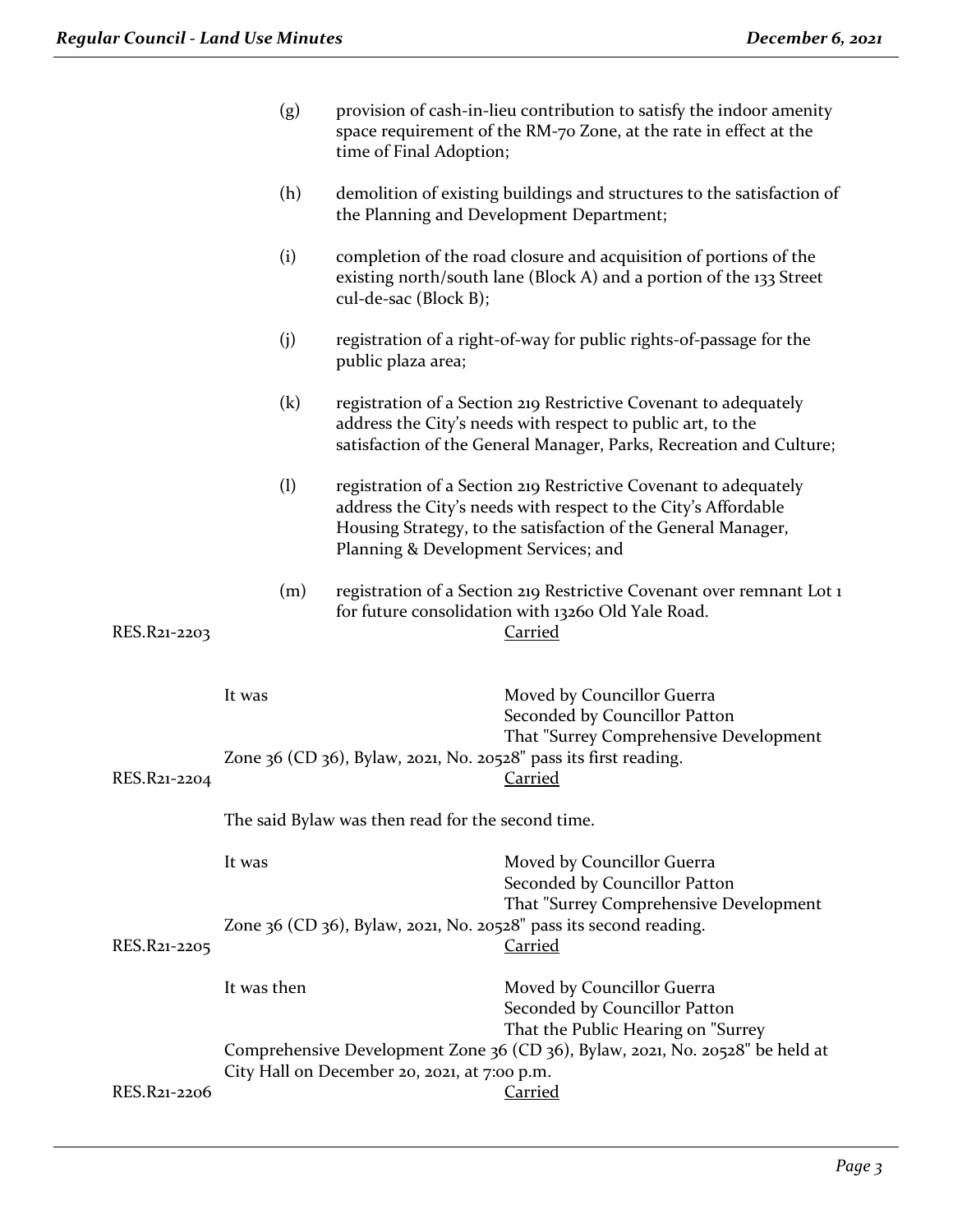| 3.                            | Owners:<br>Agent:  | 7919-0293-00<br>4842 - 192 Street<br>J. Gill, P. Gill, S. Gill<br>1146736 B.C. Ltd. (Survir Singh Dhaliwal)<br>Development Permit / Development Variance Permit<br>to permit the development of a single-family dwelling. |                                                   |                                                                                                                                      |
|-------------------------------|--------------------|---------------------------------------------------------------------------------------------------------------------------------------------------------------------------------------------------------------------------|---------------------------------------------------|--------------------------------------------------------------------------------------------------------------------------------------|
|                               | It was             |                                                                                                                                                                                                                           | That:                                             | Moved by Councillor Guerra<br>Seconded by Councillor Patton                                                                          |
|                               | 1.                 |                                                                                                                                                                                                                           | Mayor and Clerk to execute the Permit.            | Council approve Development Permit No. 7919-0293-00 and authorize the                                                                |
|                               | 2.                 |                                                                                                                                                                                                                           | the following, to proceed to Public Notification: | Council approve Development Variance Permit No. 7919-0293-00, varying                                                                |
| RES.R21-2207                  |                    | (a)                                                                                                                                                                                                                       | accessory structure.<br><u>Carried</u>            | to reduce the minimum rear (north) yard setback of the A-1 Zone<br>from 12 metres to 2.5 metres to the principal building face of an |
| $\mathbf{A}$ and $\mathbf{A}$ | $7021 - 0184 - 00$ |                                                                                                                                                                                                                           |                                                   |                                                                                                                                      |

**4. 7921-0184-00 7895 - 156 Street** Owner: B. Sask Agent: Coastland Engineering & Surveying Ltd. (Mike Helle) **Rezoning from RA to RF Development Variance Permit** *to allow subdivision into five (5) single family residential lots.*

- 1. A Bylaw be introduced to rezone the subject site from "One-Acre Residential Zone (RA)" to "Single Family Residential Zone (RF)" and a date be set for Public Hearing.
- 2. Council approve Development Variance Permit No. 7921-0184-00, to vary Part 4 of the Zoning Bylaw to reduce the minimum rear yard setback of the principal building from a natural gas transmission right-of-way from 7.5 metres to 3.0 metres for proposed Lot 1, to proceed to Public Notification
- 3. Council instruct staff to resolve the following issues prior to final adoption:
	- (a) ensure that all engineering requirements and issues including restrictive covenants, dedications, and rights-of-way where necessary, are addressed to the satisfaction of the General Manager, Engineering;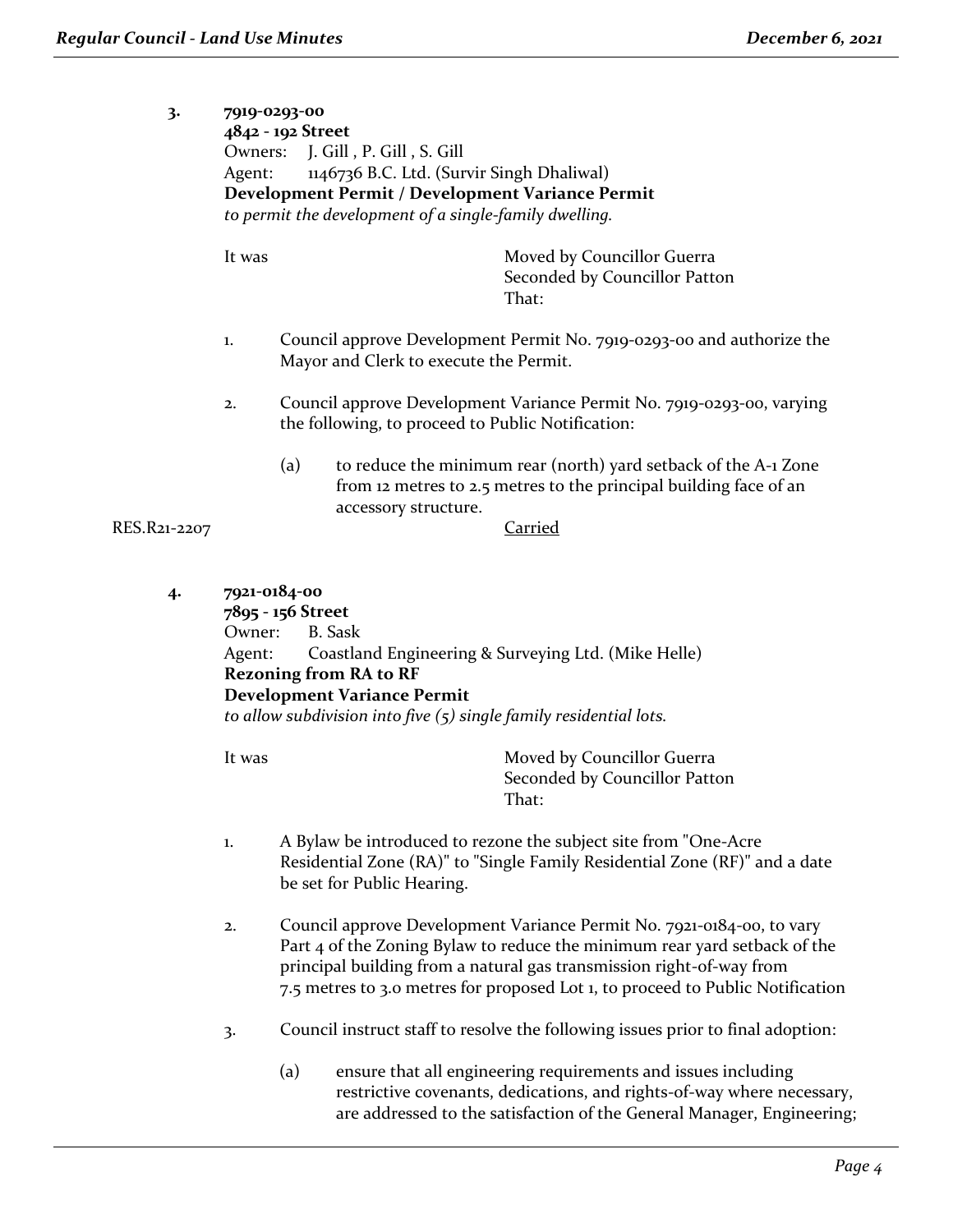|              | (b)         | Approving Officer;                                        | submission of a subdivision layout to the satisfaction of the                                                                                                                                |
|--------------|-------------|-----------------------------------------------------------|----------------------------------------------------------------------------------------------------------------------------------------------------------------------------------------------|
|              | (c)         |                                                           | submission of a finalized tree survey and a statement regarding tree<br>preservation to the satisfaction of the City Landscape Architect;                                                    |
|              | (d)         |                                                           | the applicant satisfy the deficiency in tree replacement on the site,<br>to the satisfaction of the Planning and Development Department;                                                     |
|              | (e)         |                                                           | the applicant adequately address the City's needs with respect to<br>the City's Affordable Housing Strategy, to the satisfaction of the<br>General Manager, Planning & Development Services; |
|              | (f)         |                                                           | demolition of existing buildings and structures to the satisfaction of<br>the Planning and Development Department;                                                                           |
|              | (g)         | design guidelines; and                                    | the applicant retain a Design Consultant to conduct a character<br>study of the surrounding homes and propose a set of building                                                              |
| RES.R21-2208 | (h)         |                                                           | registration of a Section 219 Restrictive Covenant preventing any<br>structures within the FortisBC right of way.<br><b>Carried</b>                                                          |
|              | It was      |                                                           | Moved by Councillor Guerra<br>Seconded by Councillor Patton                                                                                                                                  |
| RES.R21-2209 |             | Amendment Bylaw, 2021, No. 20529" pass its first reading. | That "Surrey Zoning Bylaw, 1993, No. 12000,<br><b>Carried</b>                                                                                                                                |
|              |             | The said Bylaw was then read for the second time.         |                                                                                                                                                                                              |
|              | It was      |                                                           | Moved by Councillor Guerra<br>Seconded by Councillor Patton                                                                                                                                  |
| RES.R21-2210 |             |                                                           | That "Surrey Zoning Bylaw, 1993, No. 12000,<br>Amendment Bylaw, 2021, No. 20529" pass its second reading.<br>Carried                                                                         |
|              | It was then |                                                           | Moved by Councillor Guerra<br>Seconded by Councillor Patton<br>That the Public Hearing on "Surrey Zoning                                                                                     |
|              |             | December 20, 2021, at 7:00 p.m.                           | Bylaw, 1993, No. 12000, Amendment Bylaw, 2021, No. 20529" be held at City Hall on                                                                                                            |
| RES.R21-2211 |             |                                                           | <b>Carried</b>                                                                                                                                                                               |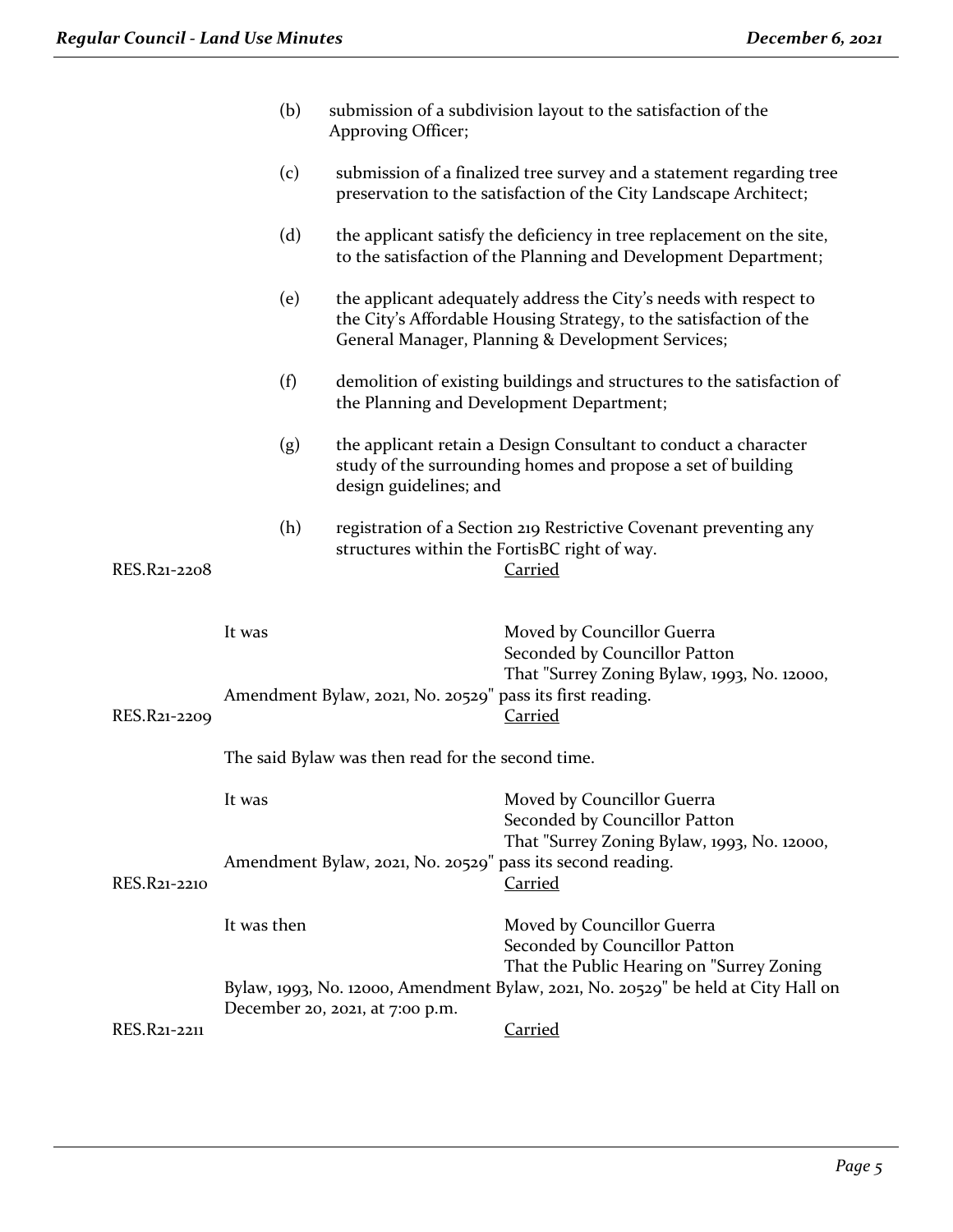| 5.     | 7921-0240-00<br>Owners:<br>Agent: | 19045 - 60B Avenue | H. Warich, R. Warich, J. Bassi, S. Gill<br>Gursimer Design & Management Inc. (Nirvair Singh)<br><b>Rezoning from RA to RF</b><br><b>Development Variance Permit</b><br>to allow subdivision into two single family residential lots with reduced lot width. |  |  |
|--------|-----------------------------------|--------------------|-------------------------------------------------------------------------------------------------------------------------------------------------------------------------------------------------------------------------------------------------------------|--|--|
|        | It was                            |                    | Moved by Councillor Guerra<br>Seconded by Councillor Patton<br>That:                                                                                                                                                                                        |  |  |
|        | 1.                                |                    | A Bylaw be introduced to rezone the subject site from "One-Acre"<br>Residential Zone (RA)" to "Single Family Residential Zone (RF)" and a date<br>be set for Public Hearing.                                                                                |  |  |
|        | 2.                                |                    | Council approve Development Variance Permit No. 7921-0240-00, varying<br>the following, to proceed to Public Notification:                                                                                                                                  |  |  |
|        |                                   | (a)                | to reduce the minimum lot width of the RF Zone from 15.0 metres<br>to 14.4 metres for proposed Lots 1 and 2.                                                                                                                                                |  |  |
|        | 3.                                |                    | Council instruct staff to resolve the following issues prior to final adoption:                                                                                                                                                                             |  |  |
|        |                                   | (a)                | ensure that all engineering requirements and issues including<br>restrictive covenants, dedications, and rights-of-way where necessary,<br>are addressed to the satisfaction of the General Manager, Engineering;                                           |  |  |
|        |                                   | (b)                | submission of a subdivision layout to the satisfaction of the<br>Approving Officer;                                                                                                                                                                         |  |  |
|        |                                   | (c)                | submission of a finalized tree survey and a statement regarding tree<br>preservation to the satisfaction of the City Landscape Architect;                                                                                                                   |  |  |
|        |                                   | (d)                | the applicant satisfy the deficiency in tree replacement on the site,<br>to the satisfaction of the Planning and Development Department;                                                                                                                    |  |  |
|        |                                   | (e)                | the applicant adequately address the City's needs with respect to<br>the City's Affordable Housing Strategy, to the satisfaction of the<br>General Manager, Planning & Development Services; and                                                            |  |  |
| 1-2212 |                                   | (f)                | demolition of existing buildings and structures to the satisfaction of<br>the Planning and Development Department.<br>Carried                                                                                                                               |  |  |

RES.R21-22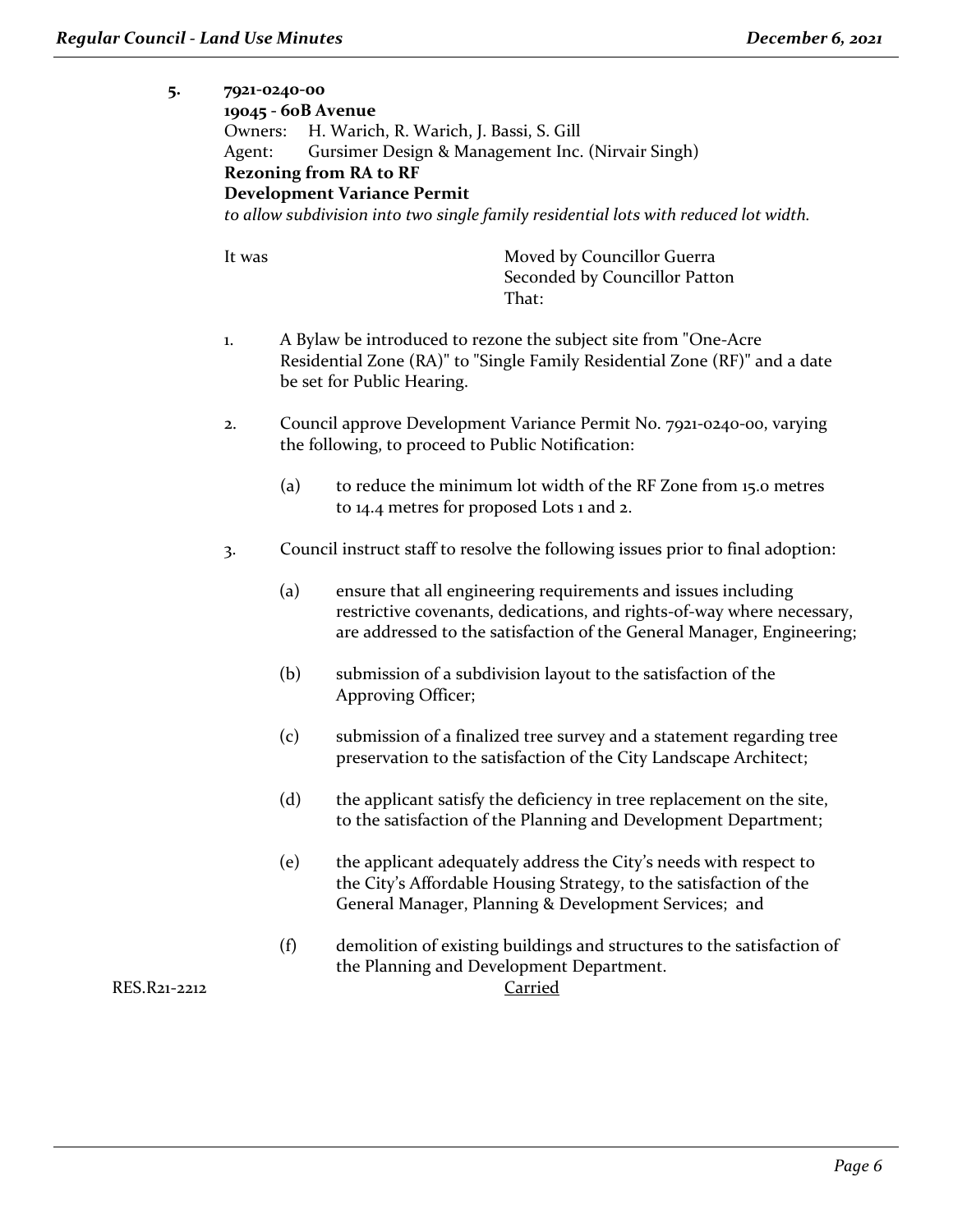|              | It was                                                                                                                                                                                                                                                                | Moved by Councillor Guerra<br>Seconded by Councillor Patton                                                                                      |  |
|--------------|-----------------------------------------------------------------------------------------------------------------------------------------------------------------------------------------------------------------------------------------------------------------------|--------------------------------------------------------------------------------------------------------------------------------------------------|--|
| RES.R21-2213 | Amendment Bylaw, 2021, No. 20530" pass its first reading.                                                                                                                                                                                                             | That "Surrey Zoning Bylaw, 1993, No. 12000,<br><b>Carried</b>                                                                                    |  |
|              | The said Bylaw was then read for the second time.                                                                                                                                                                                                                     |                                                                                                                                                  |  |
|              | It was                                                                                                                                                                                                                                                                | Moved by Councillor Guerra<br>Seconded by Councillor Patton                                                                                      |  |
| RES.R21-2214 | Amendment Bylaw, 2021, No. 20530" pass its second reading.                                                                                                                                                                                                            | That "Surrey Zoning Bylaw, 1993, No. 12000,<br><b>Carried</b>                                                                                    |  |
|              | It was then                                                                                                                                                                                                                                                           | Moved by Councillor Guerra<br>Seconded by Councillor Patton                                                                                      |  |
|              |                                                                                                                                                                                                                                                                       | That the Public Hearing on "Surrey Zoning<br>Bylaw, 1993, No. 12000, Amendment Bylaw, 2021, No. 20530" be held at City Hall on                   |  |
| RES.R21-2215 | December 20, 2021, at 7:00 p.m.                                                                                                                                                                                                                                       | Carried                                                                                                                                          |  |
| 6.           | 7921-0273-00<br>5422 and 5438 - 176 Street<br>5438 176 Street Holdings Ltd.<br>Owner:<br>Wesmont Group Ltd. (Sean Tilstra)<br>Agent:<br><b>Development Permit</b><br>to permit a comprehensive sign design package for existing multi-tenant commercial<br>buildings. |                                                                                                                                                  |  |
|              | It was                                                                                                                                                                                                                                                                | Moved by Councillor Guerra<br>Seconded by Councillor Patton<br>That:                                                                             |  |
|              | 1.<br>Appendix I.                                                                                                                                                                                                                                                     | Council approve the applicant's request to vary the Sign By-law as described in                                                                  |  |
|              | 2.<br>Permit.                                                                                                                                                                                                                                                         | Council approve Development Permit No. 7921-0273-00, for a comprehensive<br>sign design package and authorize the Mayor and Clerk to execute the |  |
| RES.R21-2216 |                                                                                                                                                                                                                                                                       | <b>Carried</b>                                                                                                                                   |  |
| 7.           | 7920-0255-00<br>17700 No. 10 Highway (56 Avenue)<br>Clover Square Holdings Ltd.<br>Owner:<br>Pacific Land Group Ltd. (Laura Jones)<br>Agent:<br>Rezoning from C-8 to CD (based on C-8)                                                                                |                                                                                                                                                  |  |

*to permit several existing non-conforming land-uses that were previously allowed under the Land Use Contract No. 144.*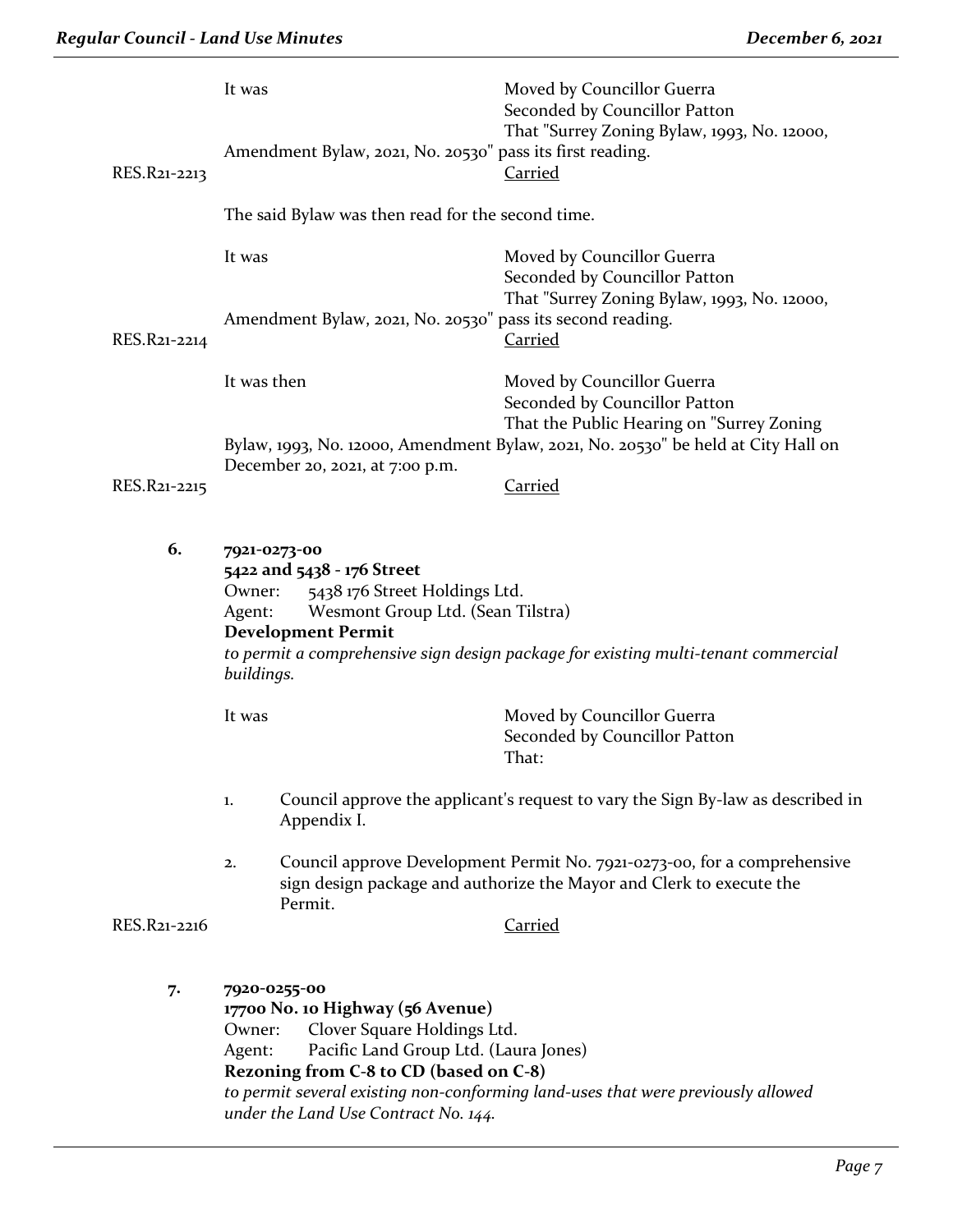|              | It was                                            |     |                                              | Moved by Councillor Guerra<br>Seconded by Councillor Patton<br>That:                                                                                                                                                                                               |
|--------------|---------------------------------------------------|-----|----------------------------------------------|--------------------------------------------------------------------------------------------------------------------------------------------------------------------------------------------------------------------------------------------------------------------|
|              | 1.                                                |     | a date be set for Public Hearing.            | A Bylaw be introduced to rezone the subject site from "Community<br>Commercial Zone (C-8)" to "Comprehensive Development Zone (CD)" and                                                                                                                            |
|              | 2.                                                |     |                                              | Council instruct staff to resolve the following issues prior to final adoption:                                                                                                                                                                                    |
|              |                                                   | (a) | Infrastructure;                              | input and final approval from the Ministry of Transportation &                                                                                                                                                                                                     |
|              |                                                   | (b) | Zoning Bylaw; and                            | registration of a combined parking and access easement between<br>the subject site and adjacent property at 17630 No. 10 Highway<br>(56 Avenue) until such time as the adjacent property redevelops<br>and provides the minimum on-site parking required under the |
| RES.R21-2217 |                                                   | (c) | registered on title (BK202439).              | discharge the existing parking and access easement between the<br>subject site and 17630 No. 10 Highway (56 Avenue) currently<br><b>Carried</b>                                                                                                                    |
|              | It was                                            |     |                                              | Moved by Councillor Guerra<br>Seconded by Councillor Patton<br>That "Surrey Comprehensive Development                                                                                                                                                              |
| RES.R21-2218 |                                                   |     |                                              | Zone 37 (CD 37), Bylaw, 2021, No. 20531" pass its first reading.<br><b>Carried</b>                                                                                                                                                                                 |
|              | The said Bylaw was then read for the second time. |     |                                              |                                                                                                                                                                                                                                                                    |
|              | It was                                            |     |                                              | Moved by Councillor Guerra<br>Seconded by Councillor Patton<br>That "Surrey Comprehensive Development                                                                                                                                                              |
| RES.R21-2219 |                                                   |     |                                              | Zone $37$ (CD $37$ ), Bylaw, 2021, No. 20531" pass its second reading.<br><b>Carried</b>                                                                                                                                                                           |
|              | It was then                                       |     |                                              | Moved by Councillor Guerra<br>Seconded by Councillor Patton                                                                                                                                                                                                        |
| RES.R21-2220 |                                                   |     | City Hall on December 20, 2021, at 7:00 p.m. | That the Public Hearing on "Surrey<br>Comprehensive Development Zone 37 (CD 37), Bylaw, 2021, No. 20531" be held at<br><b>Carried</b>                                                                                                                              |
|              |                                                   |     |                                              |                                                                                                                                                                                                                                                                    |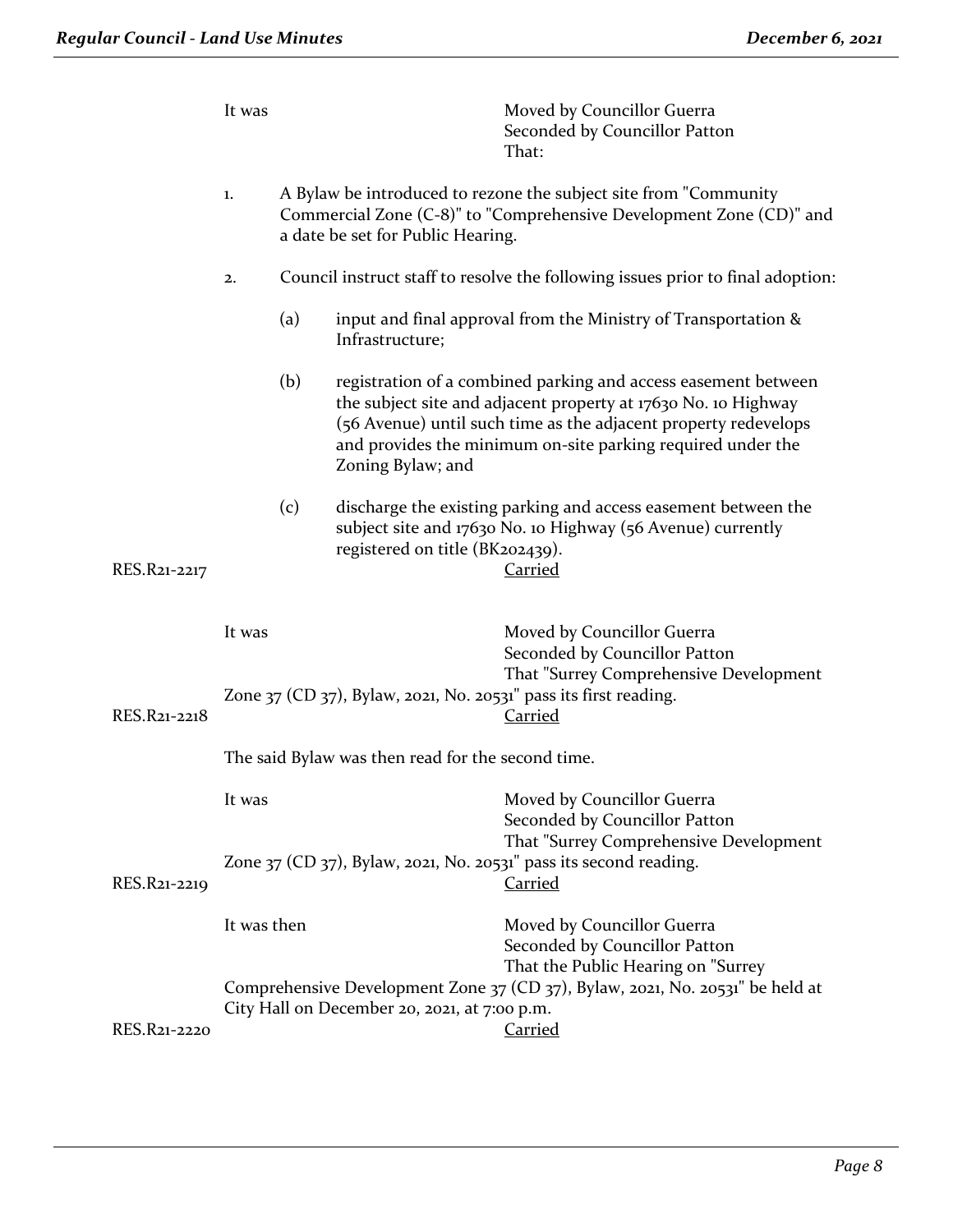#### **8. 7919-0011-00**

**6113 and 6133 - 144 Street** Owners: P. Kaur, Bt144 Holdings Ltd. Agent: Barnett Dembek Architects Inc. (Trevor Dickson) **NCP Amendment from "Proposed Parks and Schools and Townhouses (15 upa max)" to "Proposed Parks and Schools, Townhouses (25 upa max)" and adjustments to the road and lane network Rezoning from RA to RM-30 Development Permit / Development Variance Permit** *to permit the development of 56 townhouse units and an extension to Woodward Hill Park.*

- 1. A Bylaw be introduced to rezone the subject site from "One-Acre Residential Zone (RA)" to "Multiple Residential 30 Zone (RM-30)" and a date be set for Public Hearing.
- 2. Council authorize staff to draft Development Permit No. 7919-0011-00 generally in accordance with the attached drawings (Appendix I)**.**
- 3. Council approve Development Variance Permit No. 7919-0011-00, varying the following, to proceed to Public Notification:
	- (a) to reduce the minimum rear yard setback (west) of the RM-30 Zone from 6 metres to 4.5 metres to the principal building face; and
	- (b) to reduce the minimum side yard setback (south) of the RM-30 Zone from 6 metres to 3 metres to the principal building face.
- 4. Council instruct staff to resolve the following issues prior to final adoption:
	- (a) ensure that all engineering requirements and issues including restrictive covenants, dedications, and rights-of-way where necessary, are addressed to the satisfaction of the General Manager, Engineering;
	- (b) submission of a subdivision layout to the satisfaction of the Approving Officer;
	- (c) resolution of all urban design issues to the satisfaction of the Planning and Development Department;
	- (d) submission of a finalized landscaping plan and landscaping cost estimate to the specifications and satisfaction of the Planning and Development Department;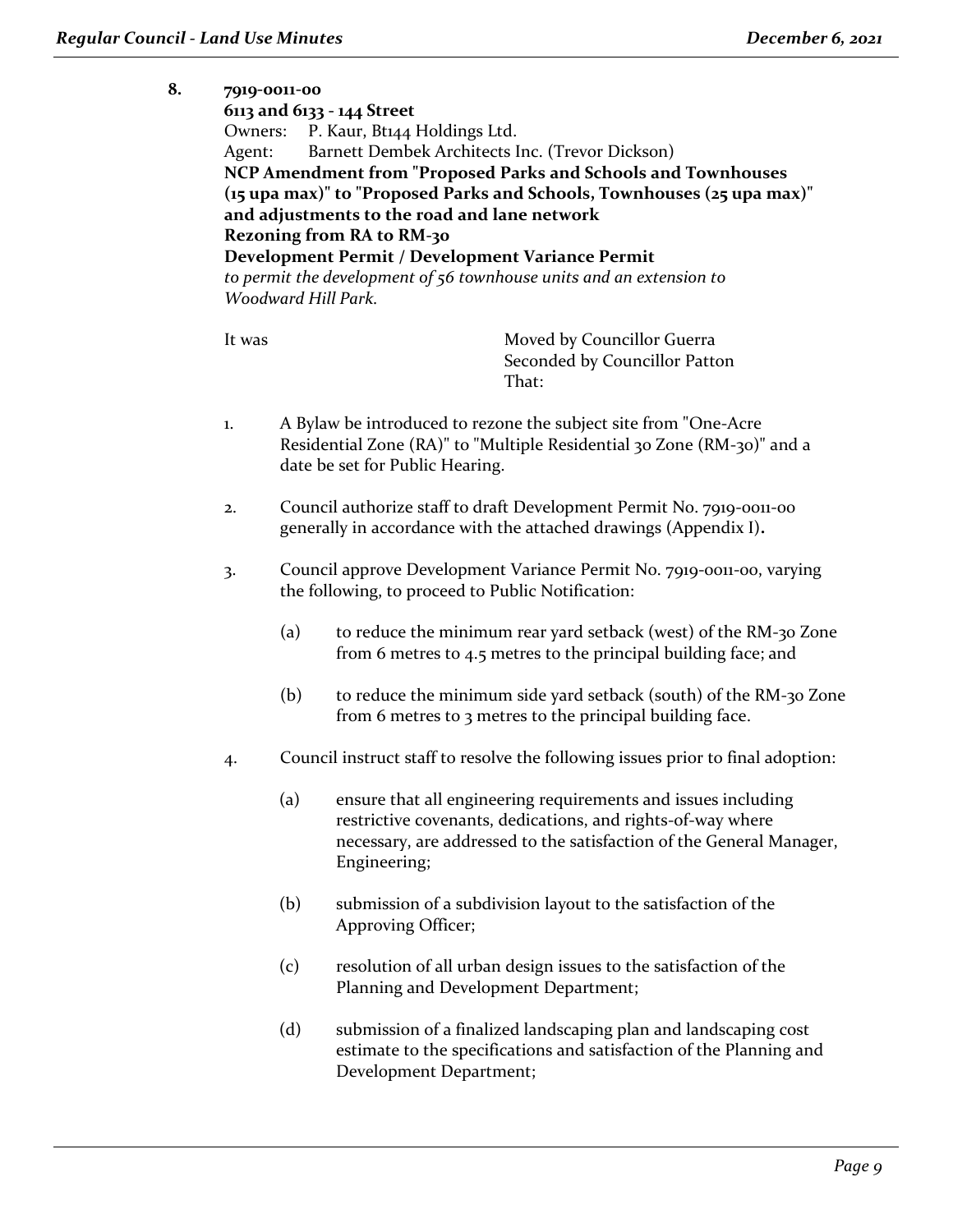| (e) | submission of a finalized tree survey and a statement regarding tree |
|-----|----------------------------------------------------------------------|
|     | preservation to the satisfaction of the City Landscape Architect;    |

- (f) the applicant satisfy the deficiency in tree replacement on the site, to the satisfaction of the Planning and Development Department;
- (g) the applicant provide a density bonus amenity contribution consistent with the Tier 2 Capital Projects CACs in support of the requested increased density, to the satisfaction of the General Manager, Planning and Development Department;
- (h) demolition of existing buildings and structures to the satisfaction of the Planning and Development Department;
- (i) submission of an acoustical report for the units adjacent to 144 Street and registration of a Section 219 Restrictive Covenant to ensure implementation of noise mitigation measures;
- (j) registration of a Section 219 Restrictive Covenant to adequately address the City's needs with respect to public art, to the satisfaction of the General Manager, Parks, Recreation and Culture; and
- (k) registration of a Section 219 Restrictive Covenant to adequately address the City's needs with respect to the City's Affordable Housing Strategy, to the satisfaction of the General Manager, Planning & Development Services.
- 5. Council pass a resolution to amend the South Newton Neighbourhood Concept Plan (NCP) to redesignate the land from "Proposed Parks and Schools and Townhouses (15 upa max)" to "Proposed Parks and Schools, Townhouses (25 upa max)" and adjustments to the road network when the project is considered for final adoption.

# RES.R21-2221 Carried It was **Moved by Councillor Guerra** Seconded by Councillor Patton That "Surrey Zoning Bylaw, 1993, No. 12000, Amendment Bylaw, 2021, No. 20532" pass its first reading. RES.R21-2222 Carried The said Bylaw was then read for the second time. It was Moved by Councillor Guerra Seconded by Councillor Patton That "Surrey Zoning Bylaw, 1993, No. 12000, Amendment Bylaw, 2021, No. 20532" pass its second reading. RES.R21-2223 Carried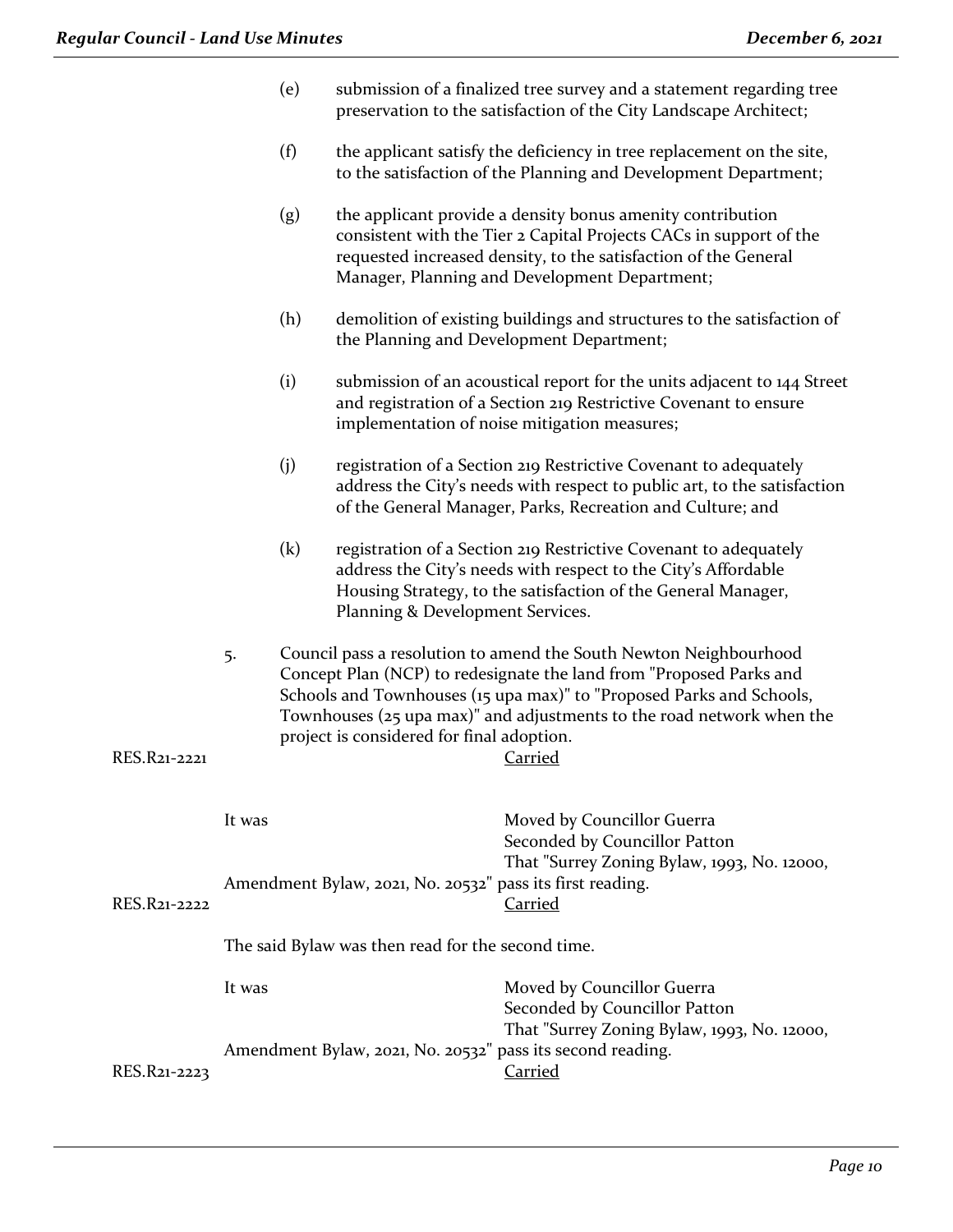It was then Moved by Councillor Guerra Seconded by Councillor Patton That the Public Hearing on "Surrey Zoning Bylaw, 1993, No. 12000, Amendment Bylaw, 2021, No. 20532" be held at City Hall on December 20, 2021, at 7:00 p.m.

RES.R21-2224 Carried

**9. 7921-0103-00 7371 and 7435 - 176 Street; 17540 Fraser Highway** Owner: Angus Properties Ltd. Agent: RBI Group (Victor Jeon) **Subdivision within ALR under Section 21(2) of the ALC Act Development Variance Permit**

*to permit a lot line adjustment to reconfigure three lots under A-1 Zoning within the ALR.*

- 1. Council authorize referral of Development Application No. 7921-0103-00 for subdivision in the Agriculture Land Reserve (ALR) to the Agricultural Land Commission for consideration of approval.
- 2. Council approve Development Variance Permit No. 7921-0103-00, varying the following, to proceed to Public Notification:
	- (a) to reduce the minimum lot width of the  $A-1$  Zone from not less than 1/10 of total lot perimeter to 91.8 metres for proposed Lot 2;
	- (b) to reduce the minimum lot width of the A-1 Zone from not less than 1/10 of total lot perimeter to 86.3 metres for proposed Lot 3.
- 3. Council instruct staff to resolve the following issues prior to final approval:
	- (a) ensure that all engineering requirements and issues including restrictive covenants, dedications, and rights-of-way where necessary, are addressed to the satisfaction of the General Manager, Engineering;
	- (b) submission of a subdivision layout to the satisfaction of the Approving Officer; and
- (c) Approval from the Ministry of Transportation & Infrastructure. RES.R21-2225 Carried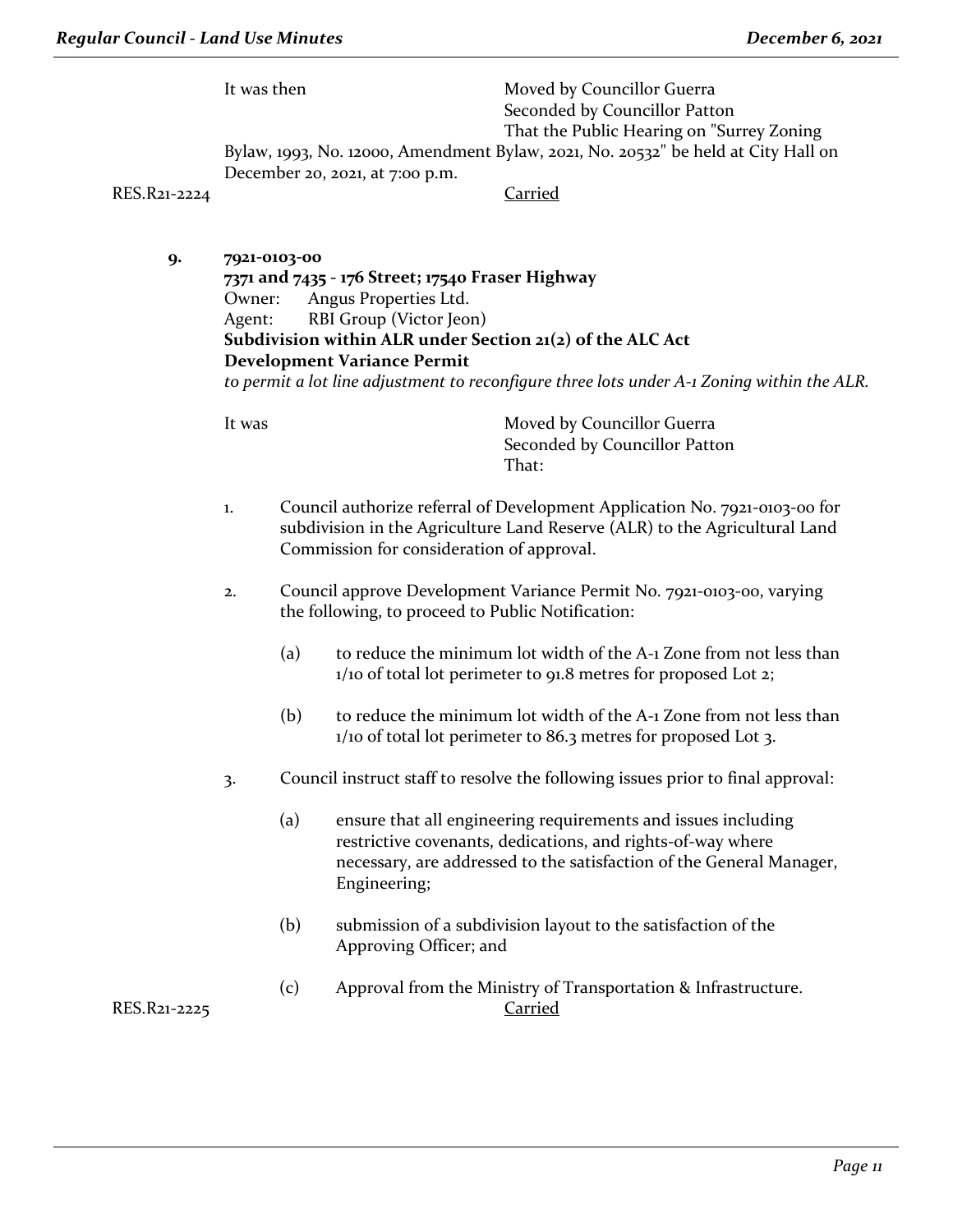#### **10. 7921-0131-00**

**7140 - 141A Street (7138 – 141A Street)** Owners: K. Patel, A. Uppal, B. Uppal, S. Uppal Agent: Arcotech Development Inc. (Daoud Nouri) **Rezoning from RM-D to RF** *to permit the construction of one single family dwelling.*

- 1. A Bylaw be introduced to rezone the subject site from "Duplex Residential Zone (RM-D)" to "Single Family Residential Zone (RF)" and a date be set for Public Hearing.
- 2. Council instruct staff to resolve the following issues prior to final adoption:
	- (a) ensure that all engineering requirements and issues including restrictive covenants, dedications, and rights-of-way where necessary, are addressed to the satisfaction of the General Manager, Engineering;
	- (b) submission of a Water Sustainability Act assessment to the BC Ministry of Forests, Lands, and Natural Resource Operations and Rural Development for rear lane ditch determination to the satisfaction of the General Manager, Engineering;
	- (c) submission of a finalized tree survey and a statement regarding tree preservation to the satisfaction of the City Landscape Architect;
	- (d) the applicant adequately address the City's needs with respect to the City's Affordable Housing Strategy, to the satisfaction of the General Manager, Planning & Development Services;
	- (e) demolition of existing buildings and structures to the satisfaction of the Planning and Development Department; and
	- (f) registration of a Section 219 Restrictive Covenant requiring a security in the amount of \$30,000 and compliance with attached exterior design drawings in accordance with the City's Zoning Bylaw and Official Community Plan.

```
RES.R21-2226 Carried
```

|              | It was                                                    | Moved by Councillor Guerra                  |
|--------------|-----------------------------------------------------------|---------------------------------------------|
|              |                                                           | Seconded by Councillor Patton               |
|              |                                                           | That "Surrey Zoning Bylaw, 1993, No. 12000, |
|              | Amendment Bylaw, 2021, No. 20533" pass its first reading. |                                             |
| RES.R21-2227 |                                                           | Carried                                     |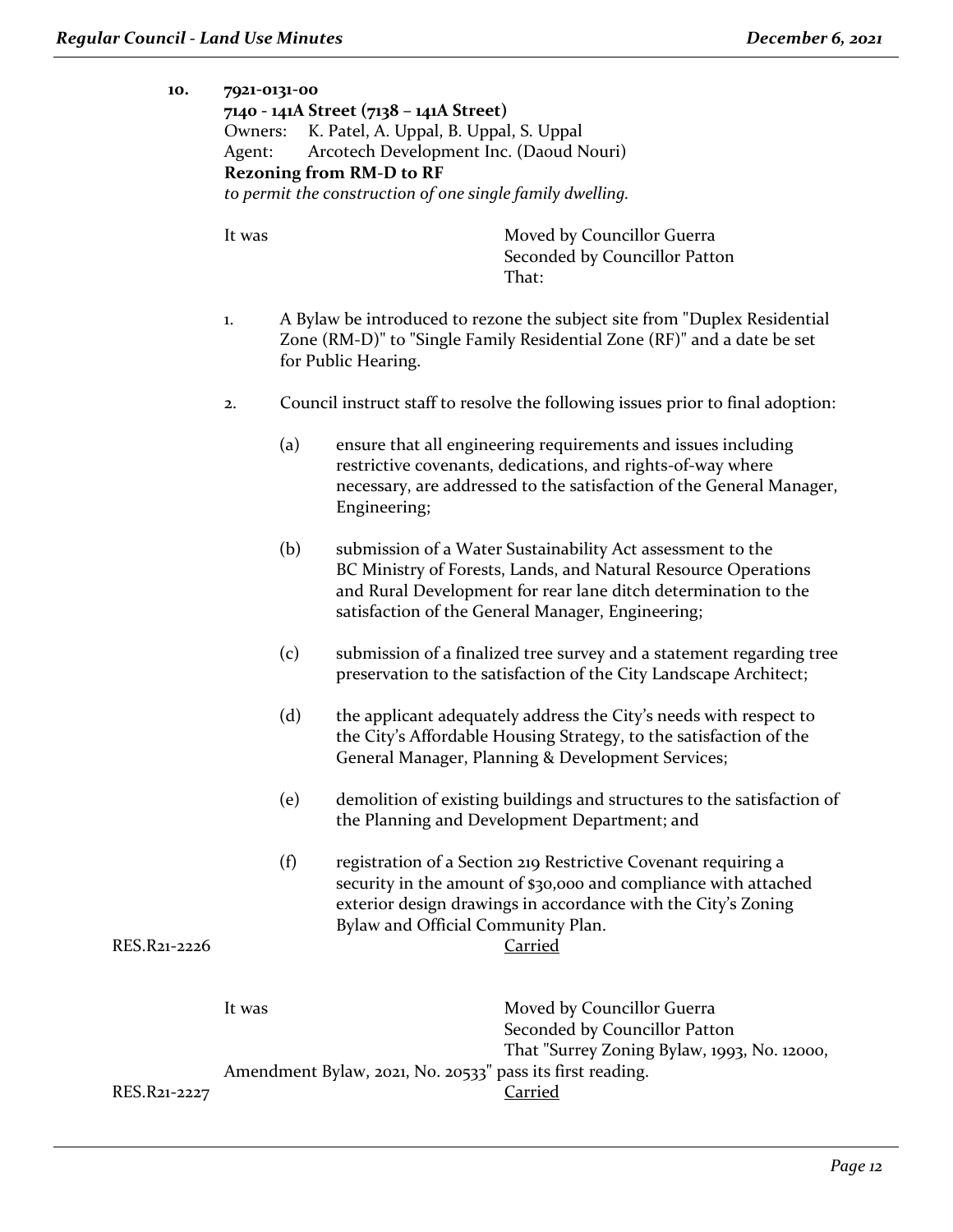The said Bylaw was then read for the second time.

|              |                   | The said Bylaw was then read for the second time.                                                                                                     |                                                                                                                                                                                                                                                                 |  |
|--------------|-------------------|-------------------------------------------------------------------------------------------------------------------------------------------------------|-----------------------------------------------------------------------------------------------------------------------------------------------------------------------------------------------------------------------------------------------------------------|--|
|              | It was            |                                                                                                                                                       | Moved by Councillor Guerra<br>Seconded by Councillor Patton                                                                                                                                                                                                     |  |
| RES.R21-2228 |                   | Amendment Bylaw, 2021, No. 20533" pass its second reading.                                                                                            | That "Surrey Zoning Bylaw, 1993, No. 12000,<br><b>Carried</b>                                                                                                                                                                                                   |  |
|              | It was then       |                                                                                                                                                       | Moved by Councillor Guerra<br>Seconded by Councillor Patton<br>That the Public Hearing on "Surrey Zoning                                                                                                                                                        |  |
|              |                   |                                                                                                                                                       | Bylaw, 1993, No. 12000, Amendment Bylaw, 2021, No. 20533" be held at City Hall on                                                                                                                                                                               |  |
|              |                   | December 20, 2021, at 7:00 p.m.                                                                                                                       |                                                                                                                                                                                                                                                                 |  |
| RES.R21-2229 |                   |                                                                                                                                                       | <b>Carried</b>                                                                                                                                                                                                                                                  |  |
|              | Owners:<br>Agent: | West Village Parcel 8 Holdings Ltd.<br>Weststone Group (Kim MaustGreg Santa)<br>Rezoning from RF to CD (based on RM-135)<br><b>Development Permit</b> | 13328 and 13358 - 104 Avenue; 10335, 10345, 10353, 10363, 10373 and 10383 - 133A Street<br>West Village Parcel 6 Holdings Ltd., West Village Parcel 7 Holdings Ltd.,<br>to permit the development of a 43-storey residential apartment building in City Centre. |  |
|              | It was            |                                                                                                                                                       | Moved by Councillor Guerra<br>Seconded by Councillor Patton<br>That:                                                                                                                                                                                            |  |
|              | 1.                | date be set for Public Hearing.                                                                                                                       | A Bylaw be introduced to rezone a portion of the subject site as shown as<br>Block A on the attached Survey Plan (Appendix II), from "Single Family<br>Residential Zone (RF)" to "Comprehensive Development Zone (CD)", and a                                   |  |
|              | 2.                | with the attached drawings (Appendix III).                                                                                                            | Council authorize staff to draft Development Permit No. 7919-0234-00<br>including a comprehensive sign design package generally in accordance                                                                                                                   |  |
|              | 3.                |                                                                                                                                                       | Council instruct staff to resolve the following issues prior to final adoption:                                                                                                                                                                                 |  |

- (a) ensure that all engineering requirements and issues including restrictive covenants, dedications, and rights-of-way where necessary, are addressed to the satisfaction of the General Manager, Engineering;
- (b) submission of a subdivision layout to the satisfaction of the Approving Officer;
- (c) resolution of all urban design issues to the satisfaction of the Planning and Development Department;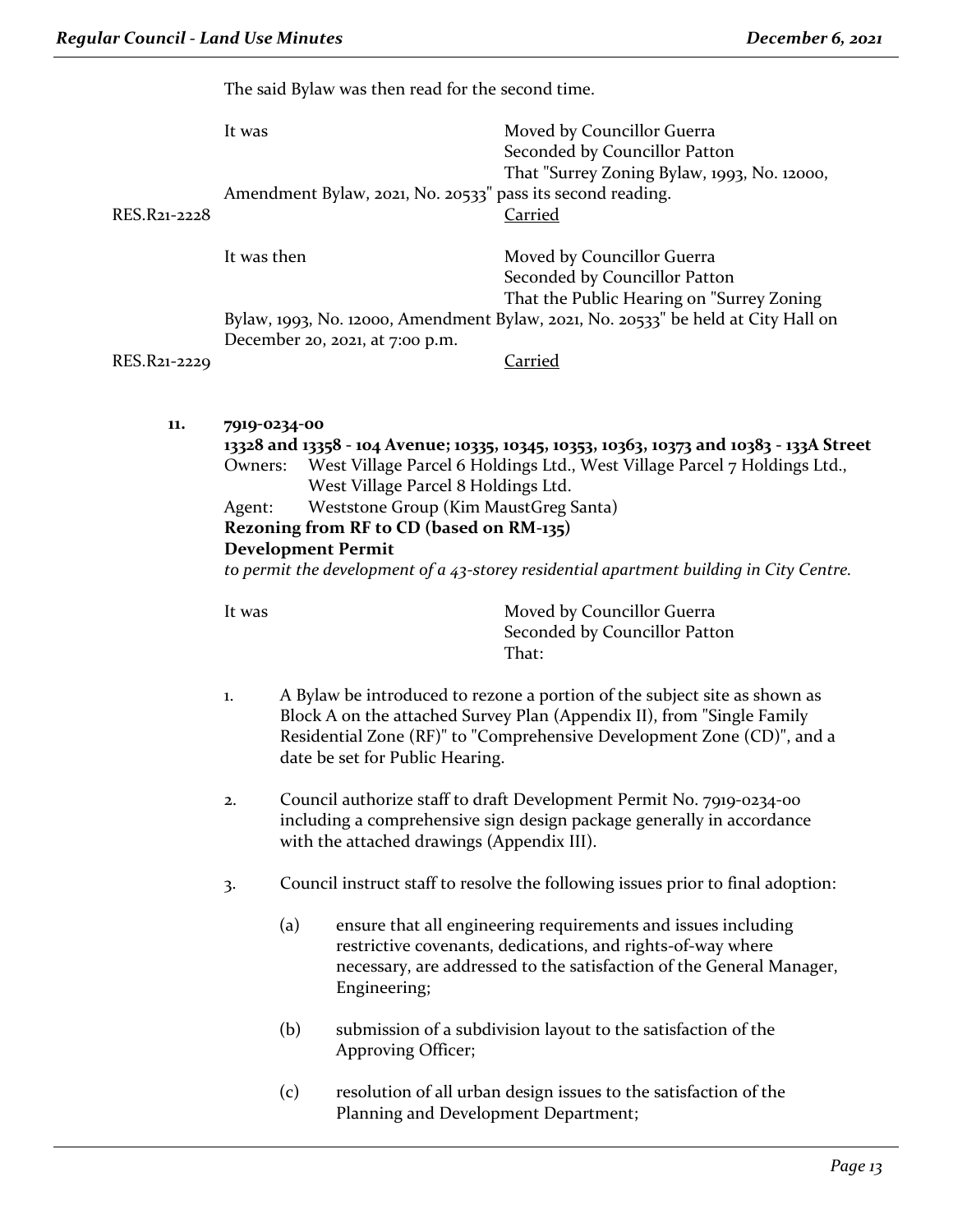- (d) submission of a finalized landscaping plan and landscaping cost estimate to the specifications and satisfaction of the Planning and Development Department;
- (e) submission of a finalized tree survey and a statement regarding tree preservation to the satisfaction of the City Landscape Architect;
- (f) the applicant adequately address the impact of reduced outdoor amenity space through the provision of a cash-in-lieu contribution to satisfy the outdoor amenity space requirement of the RM-135 Zone, at the rate in effect at the time of Final Adoption;
- (g) provision of cash-in-lieu or other demand management measures to address the shortfall in residential parking spaces to the satisfaction of the General Manager, Engineering;
- (h) demolition of existing buildings and structures to the satisfaction of the Planning and Development Department;
- (i) registration of a right-of-way for public rights-of-passage for the area between the building face and the street edges;
- (j) registration of a Section 219 Restrictive Covenant to adequately address the City's needs with respect to public art, to the satisfaction of the General Manager, Parks, Recreation and Culture;
- (k) registration of a Section 219 Restrictive Covenant to adequately address the City's needs with respect to the City's Affordable Housing Strategy, to the satisfaction of the General Manager, Planning & Development Services; and
- (l) registration of a Section 219 Restrictive Covenant to address any outstanding Tier 2 CACs at time of the development of the final phase of the West Village Master Plan. RES.R21-2230 Carried

|              | It was                                                                | Moved by Councillor Guerra             |
|--------------|-----------------------------------------------------------------------|----------------------------------------|
|              |                                                                       | Seconded by Councillor Patton          |
|              |                                                                       | That "Surrey Comprehensive Development |
|              | Zone $35$ (CD $35$ ), Bylaw, 2021, No. 20534" pass its first reading. |                                        |
| RES.R21-2231 |                                                                       | Carried                                |

The said Bylaw was then read for the second time.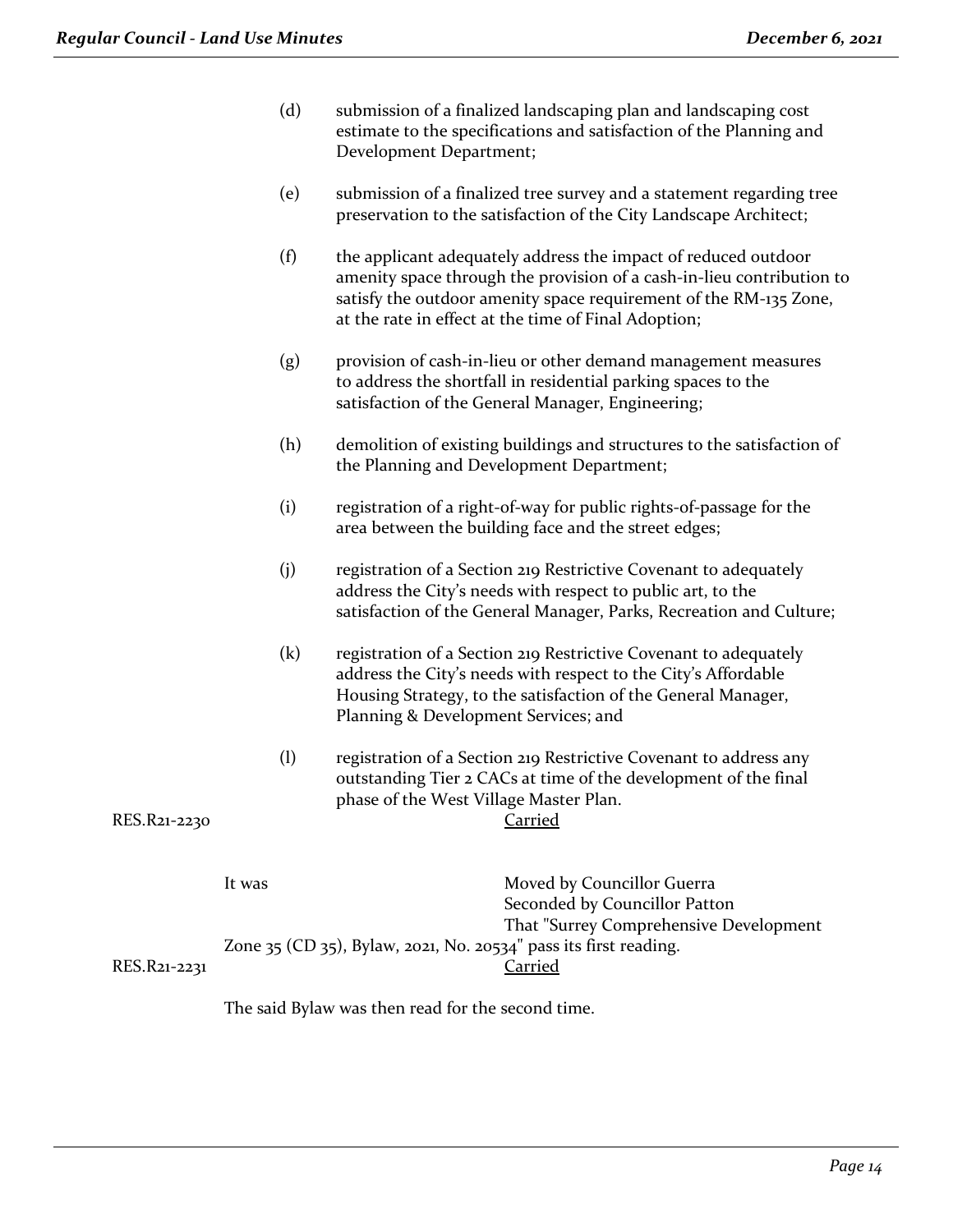| RES.R21-2232 | Moved by Councillor Guerra<br>It was<br>Seconded by Councillor Patton<br>Zone 35 (CD 35), Bylaw, 2021, No. 20534" pass its second reading.<br><u>Carried</u>                                                                                                  |                                                                                                                                                 |                                                                                                                                                                                                                                   | That "Surrey Comprehensive Development                                                                                                                                                                                  |  |
|--------------|---------------------------------------------------------------------------------------------------------------------------------------------------------------------------------------------------------------------------------------------------------------|-------------------------------------------------------------------------------------------------------------------------------------------------|-----------------------------------------------------------------------------------------------------------------------------------------------------------------------------------------------------------------------------------|-------------------------------------------------------------------------------------------------------------------------------------------------------------------------------------------------------------------------|--|
|              | It was then                                                                                                                                                                                                                                                   |                                                                                                                                                 |                                                                                                                                                                                                                                   | Moved by Councillor Guerra<br>Seconded by Councillor Patton<br>That the Public Hearing on "Surrey                                                                                                                       |  |
| RES.R21-2233 |                                                                                                                                                                                                                                                               | Comprehensive Development Zone 35 (CD 35), Bylaw, 2021, No. 20534" be held at<br>City Hall on December 20, 2021, at 7:00 p.m.<br><b>Carried</b> |                                                                                                                                                                                                                                   |                                                                                                                                                                                                                         |  |
| 12.          | 7921-0168-00<br>7093 King George Boulevard<br>Newton Square Properties (2016) Ltd.<br>Owner:<br>Pacific Land Resource Group Inc. (Oleg Verbenkov)<br>Agent:<br><b>Temporary Use Permit</b><br>to allow a portion of the site to be used for automotive sales. |                                                                                                                                                 |                                                                                                                                                                                                                                   |                                                                                                                                                                                                                         |  |
|              | It was                                                                                                                                                                                                                                                        |                                                                                                                                                 | Moved by Councillor Guerra<br>Seconded by Councillor Patton<br>That:                                                                                                                                                              |                                                                                                                                                                                                                         |  |
|              | 1.                                                                                                                                                                                                                                                            |                                                                                                                                                 | Council approve Temporary Use Permit No. 7921-0168-00, for a period not<br>to exceed three years to proceed to Public Notification.                                                                                               |                                                                                                                                                                                                                         |  |
|              | 2.                                                                                                                                                                                                                                                            |                                                                                                                                                 | Council instruct staff to resolve the following issue prior to final approval:                                                                                                                                                    |                                                                                                                                                                                                                         |  |
|              |                                                                                                                                                                                                                                                               | (a)                                                                                                                                             | Execution of a Good Neighbour Agreement with the City to address<br>any potential noise, lighting, and other issues of conflicting use<br>associated directly or indirectly with the business and patrons of<br>the business; and |                                                                                                                                                                                                                         |  |
| RES.R21-2234 |                                                                                                                                                                                                                                                               | (b)                                                                                                                                             | Manager, Planning & Development.                                                                                                                                                                                                  | Avoidance of off-site impacts resulting from lighting the vehicle<br>sales establishment at nighttime through a lighting concept plan<br>prepared by the applicant to the satisfaction of the General<br><b>Carried</b> |  |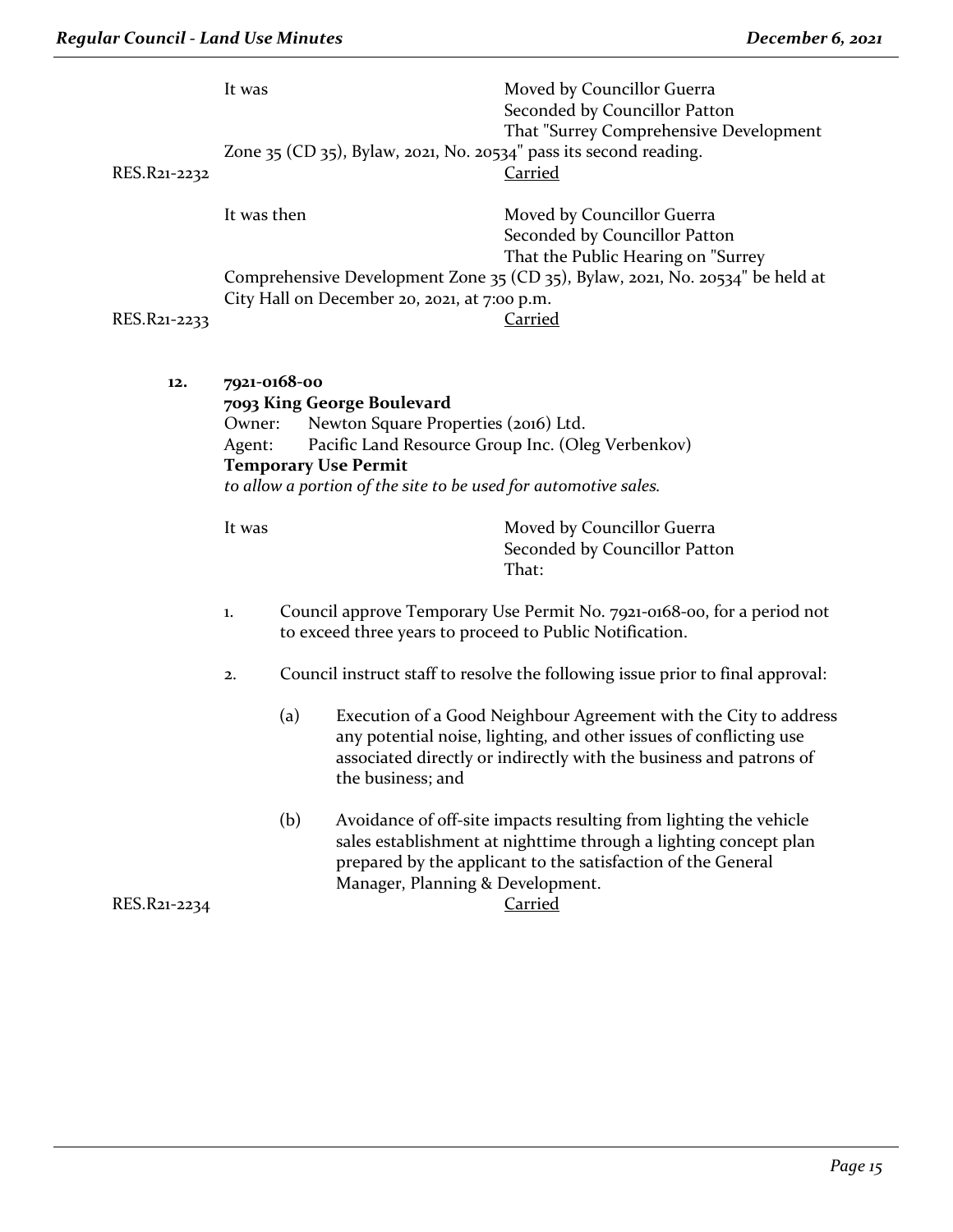# **13. 7920-0241-00 6445 - 138 Street** Owners: A. Brar, J. Brar, K. Brar Agent: Hub Engineering Inc. (Mike Kompter) **Rezoning from RA to RF-13 Development Variance Permit** *to allow subdivision into two single family small lots.*

It was **Moved by Councillor Guerra** Seconded by Councillor Patton That:

- 1. A Bylaw be introduced to rezone the subject site from "One-Acre Residential Zone (RA)" to "Single Family Residential (13) Zone (RF-13)" and a date be set for Public Hearing.
- 2. Council approve Development Variance Permit No. 7920-0241-00, varying the following, to proceed to Public Notification:
	- (a) to reduce the minimum setback distance for a Class A (red-coded) natural stream from 30 metres as measured from the top-of-bank to a minimum of 10 metres as measured from top-of-bank.
- 3. Council instruct staff to resolve the following issues prior to final adoption:
	- (a) ensure that all engineering requirements and issues including restrictive covenants, dedications, and rights-of-way where necessary, are addressed to the satisfaction of the General Manager, Engineering;
	- (b) submission of a subdivision layout to the satisfaction of the Approving Officer;
	- (c) submission of a finalized tree survey and a statement regarding tree preservation to the satisfaction of the City Landscape Architect;
	- (d) the applicant satisfy the deficiency in tree replacement on the site, to the satisfaction of the Planning and Development Department;
	- (e) submission of a finalized Ecosystem Development Plan to the satisfaction of the General Manager, Planning & Development Department;
	- (f) the applicant adequately address the City's needs with respect to the City's Affordable Housing Strategy, to the satisfaction of the General Manager, Planning & Development Services; and
	- (g) demolition of existing buildings and structures to the satisfaction of the Planning and Development Department.

RES.R21-2235 Carried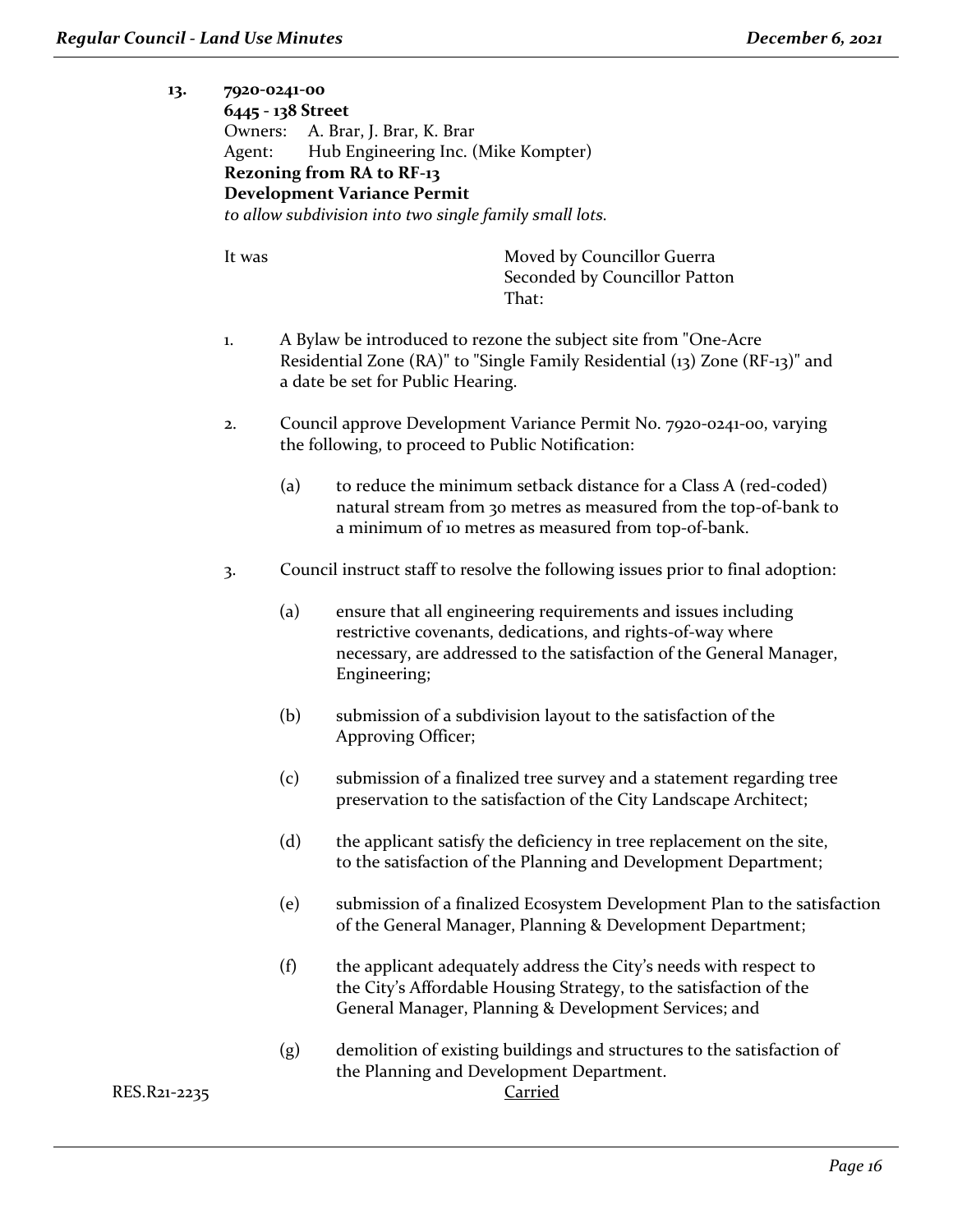|              | It was                                                     | Moved by Councillor Guerra<br>Seconded by Councillor Patton                                              |  |
|--------------|------------------------------------------------------------|----------------------------------------------------------------------------------------------------------|--|
| RES.R21-2236 | Amendment Bylaw, 2021, No. 20535" pass its first reading.  | That "Surrey Zoning Bylaw, 1993, No. 12000,<br><b>Carried</b>                                            |  |
|              | The said Bylaw was then read for the second time.          |                                                                                                          |  |
|              | It was                                                     | Moved by Councillor Guerra<br>Seconded by Councillor Patton                                              |  |
| RES.R21-2237 | Amendment Bylaw, 2021, No. 20535" pass its second reading. | That "Surrey Zoning Bylaw, 1993, No. 12000,<br><b>Carried</b>                                            |  |
|              | It was then                                                | Moved by Councillor Guerra<br>Seconded by Councillor Patton<br>That the Public Hearing on "Surrey Zoning |  |
|              | December 20, 2021, at 7:00 p.m.                            | Bylaw, 1993, No. 12000, Amendment Bylaw, 2021, No. 20535" be held at City Hall on                        |  |
| RES.R21-2238 |                                                            | <u>Carried</u>                                                                                           |  |
|              | ADDITIONAL DI ANNING COMMENTS                              |                                                                                                          |  |

# **C. ADDITIONAL PLANNING COMMENTS**

| ı. |        | 7917-0523-00, 7917-0523-01<br>822 and 838 - 164 Street                             |  |  |  |
|----|--------|------------------------------------------------------------------------------------|--|--|--|
|    |        |                                                                                    |  |  |  |
|    |        | Owners: G. Kemp, G. Kemp, K. Ghuman, N. Ghuman                                     |  |  |  |
|    | Agent: | K. Ghuman                                                                          |  |  |  |
|    |        | <b>Development Variance Permit</b>                                                 |  |  |  |
|    |        | to allow subdivision into four single family lots.                                 |  |  |  |
|    | It was | Moved by Councillor Guerra                                                         |  |  |  |
|    |        | Seconded by Councillor Patton                                                      |  |  |  |
|    |        | That Council approve Development Variance                                          |  |  |  |
|    |        | Permit No. 7917-0523-01, varying the following, to proceed to Public Notification: |  |  |  |
|    | (a)    | to reduce the minimum lot depth of the "Single Family Residential                  |  |  |  |
|    |        | Zone (RF)" from $28$ metres to $24.2$ metres for proposed Lots 1 and $2$ ; and     |  |  |  |
|    |        | $(1)$ . In the c, in Indicate in the line                                          |  |  |  |

(b) to reduce the minimum front yard setback of the "Single Family Residential Zone (RF)" from 7.5 metres to 6.7 metres for 50% of the building width on proposed Lot 1.

RES.R21-2239 Carried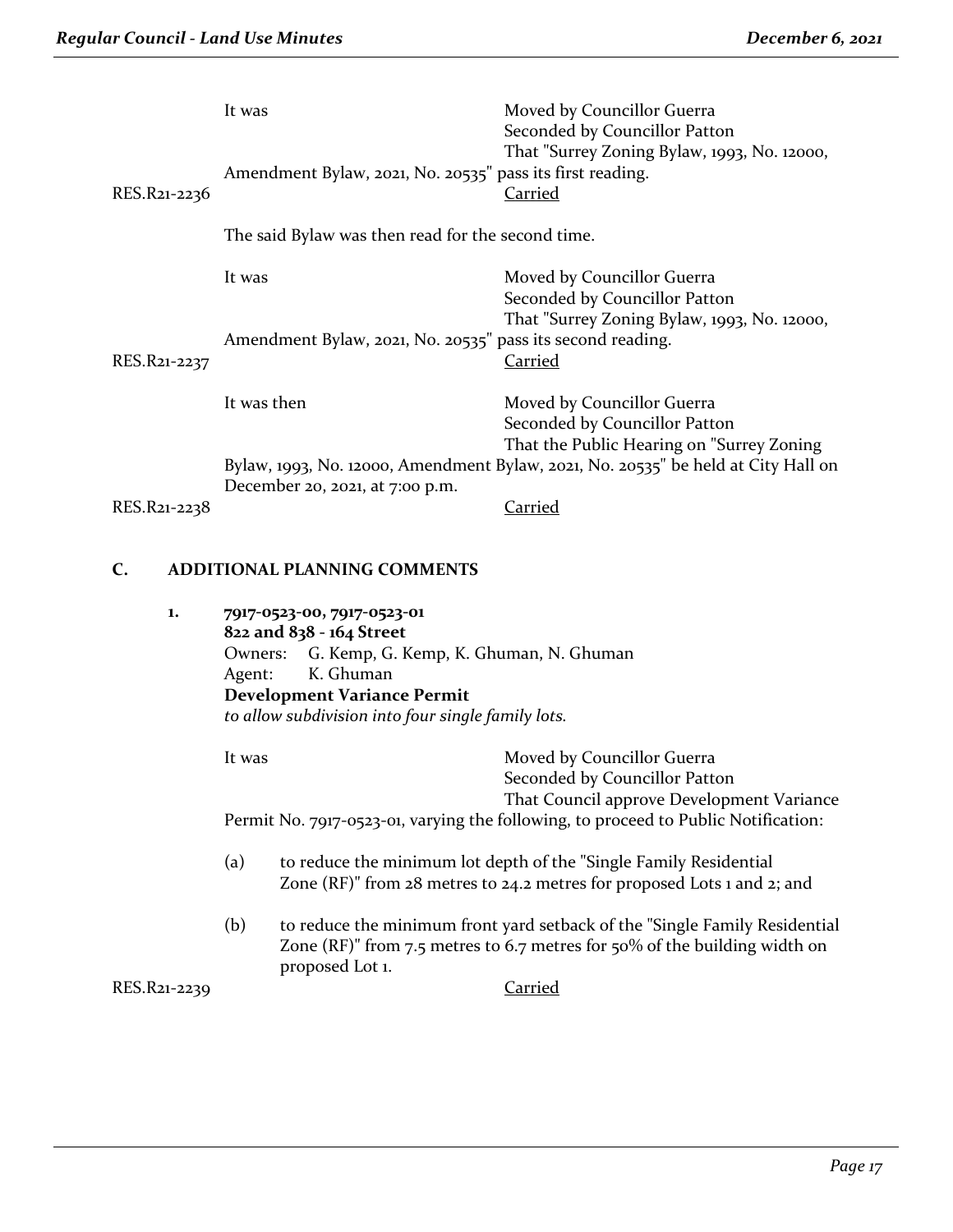**2. 7916-0194-00, 7916-0194-01 8951 - 156 Street** Owner: 18 Holdings Ltd. Agent: Westridge Engineering & Consulting Ltd. (Dharam (Dave) Kajal) **Development Variance Permit** *to reduce the minimum lot depth of the RF Zone for proposed Lots 1 and 2, and to vary the minimum front, rear and side yard setback flanking on street requirements for proposed Lot 2, for a proposed 2-lot subdivision.* It was Moved by Councillor Guerra Seconded by Councillor Patton That: 1. Council approve Development Variance Permit No. 7916-0194-01, varying the following, to proceed to Public Notification: (a) to reduce the minimum lot depth of the RF Zone from 28 metres to 27 metres for proposed Lot 1 and from 28 metres to 24 metres for proposed Lot 2; (b) to reduce the minimum front yard setback on the remaining  $50\%$  of the principal building width on the south side of proposed Lot 2 from 7.5 metres to 3.7 metres; (c) to reduce the minimum rear yard setback of the RF Zone from 7.5 metres to 4.5 metres to the principal building face for proposed Lot 2: (d) to reduce the minimum rear yard setback of the RF Zone from 7.5 metres to 3 metres to the deck for proposed Lot 2; and (e) to increase the north side yard on flanking street setback for the garage only on proposed Lot 2 of the RF Zone from 3.6 metres to 4.96 metres. 2. Council instruct staff to resolve the following issues prior to final approval: (a) ensure that all engineering requirements and issues including restrictive covenants, dedications, and rights-of-way where necessary, are addressed to the satisfaction of the General Manager, Engineering; (b) submission of a subdivision layout to the satisfaction of the Approving Officer; (c) submission of a finalized tree survey and a statement regarding tree preservation to the satisfaction of the City Landscape Architect;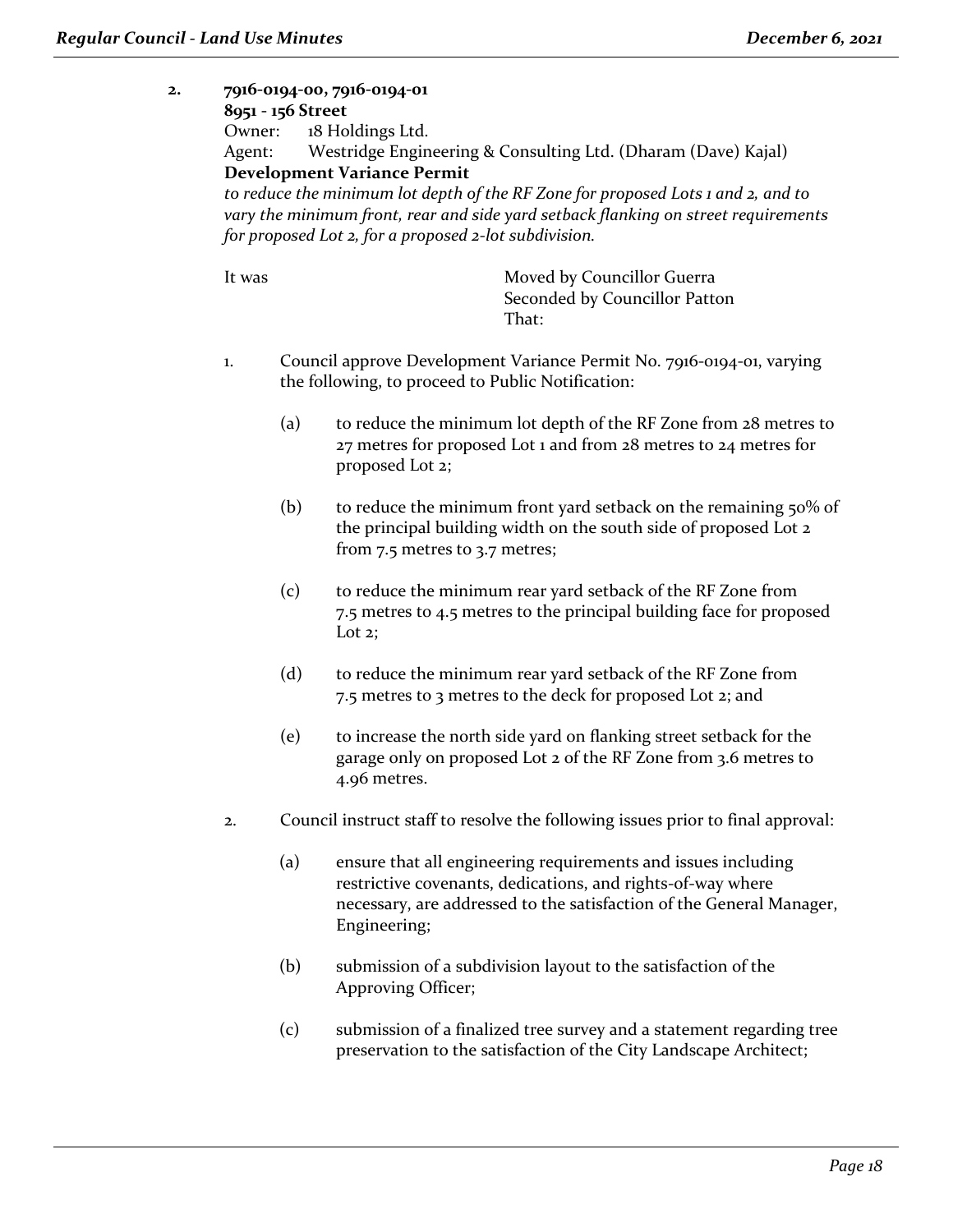- (d) the applicant satisfy the deficiency in tree replacement on the site, to the satisfaction of the Planning and Development Department; and
- (e) registration of a Restrictive Covenant to require one minimum 6-metre-long parking space on the driveway for proposed Lot 2. RES.R21-2240 Carried

**D. ITEMS REFERRED BACK**

This section had no items to consider.

#### **E. CORPORATE REPORTS**

This section had no items to consider.

#### **F. CORRESPONDENCE**

This section had no items to consider.

## **G. NOTICE OF MOTION**

This section had no items to consider.

#### **H. BYLAWS AND PERMITS**

#### **BYLAWS**

1. "Surrey Zoning Bylaw, 1993, No. 12000, Amendment Bylaw, 2017, No. 19463" 7917-0310-00 Owner: 1269507 BC Ltd (Director Information: Jaswinder Chhina) Agent: H.Y Engineering Ltd. (Lori Joyce) RA to CD – 16441 – 28 Avenue - to subdivide into 4 suburban single family lots. **Note:** Change of Owner Council direction received December 4, 2017 It was **Moved by Councillor Guerra** Seconded by Councillor Patton That Council amend the North Grandview Heights Neighbourhood Concept Plan to redesignate the site from "Existing One- Acre & Half-Acre Lots" to "Single Detached  $(3-4 \text{ upa})$ ".

RES.R21-2241 Carried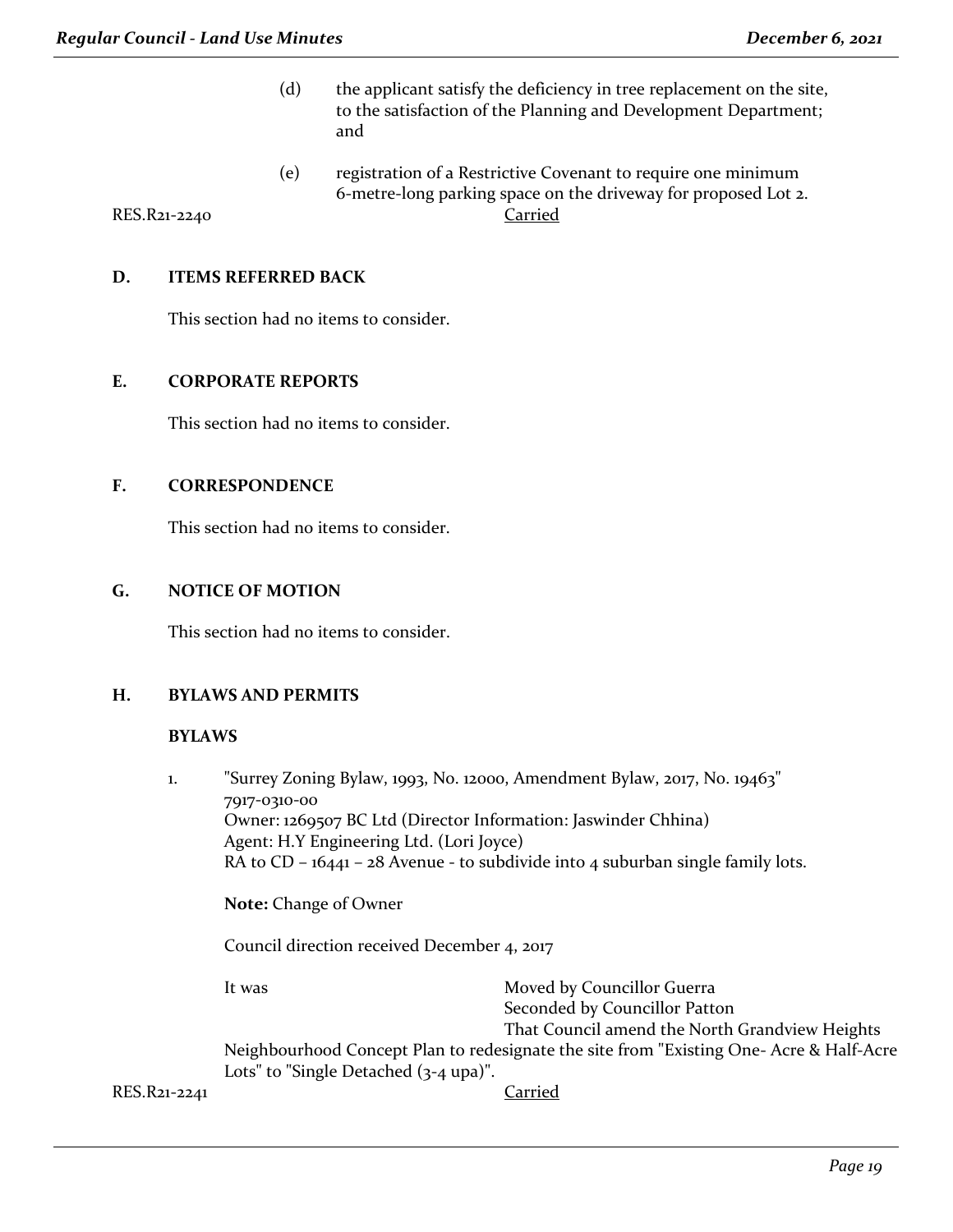| RES.R21-2241a              | It was<br>Amendment Bylaw, 2017, No. 19463" be finally adopted.                                                                                                                                                                                                                                     | Moved by Councillor Guerra<br>Seconded by Councillor Patton<br>That "Surrey Zoning Bylaw, 1993, No. 12000,<br><b>Carried</b>                                                                               |  |
|----------------------------|-----------------------------------------------------------------------------------------------------------------------------------------------------------------------------------------------------------------------------------------------------------------------------------------------------|------------------------------------------------------------------------------------------------------------------------------------------------------------------------------------------------------------|--|
| RES.R21-2242               | It was<br>Regular Council - Public Hearing meeting.                                                                                                                                                                                                                                                 | Moved by Councillor Guerra<br>Seconded by Councillor Patton<br>That Council rescind third reading of Bylaw<br>No.19464, granted by Resolution No. RES.R17-3464 at the December 18, 2017,<br><b>Carried</b> |  |
| RES.R21-2243               | It was<br>remove reference to Schedule F and to permit the updated map for North<br>Grandview Heights Secondary Plan Area to be inserted in Schedule G.                                                                                                                                             | Moved by Councillor Guerra<br>Seconded by Councillor Patton<br>That Council amend Bylaw No. 19464 to<br><u>Carried</u>                                                                                     |  |
| RES.R21-2244               | It was                                                                                                                                                                                                                                                                                              | Moved by Councillor Guerra<br>Seconded by Councillor Patton<br>That "Surrey Zoning Bylaw, 1993, No. 12000,<br>Text Amendment Bylaw, 2017, No. 19464" pass its third reading, as amended.<br><b>Carried</b> |  |
| RES.R21-2245               | It was<br>Text Amendment Bylaw, 2017, No. 19464" be finally adopted.                                                                                                                                                                                                                                | Moved by Councillor Guerra<br>Seconded by Councillor Patton<br>That "Surrey Zoning Bylaw, 1993, No. 12000,<br><b>Carried</b>                                                                               |  |
| <b>BYLAWS WITH PERMITS</b> |                                                                                                                                                                                                                                                                                                     |                                                                                                                                                                                                            |  |
| 2.                         | "Surrey Official Community Plan Bylaw, 2013, No. 18020, Amendment Bylaw, 2019,<br>No. 19938"<br>7915-0118-00<br>Owner: Peace Park Developments Ltd.<br>Agent: WG Architecture Inc. (Joe N.J. Hwang)<br>To redesignate Portions of 155, 161, 193 – 172 Street from Urban to Multiple<br>Residential. |                                                                                                                                                                                                            |  |

Council direction received October 7, 2019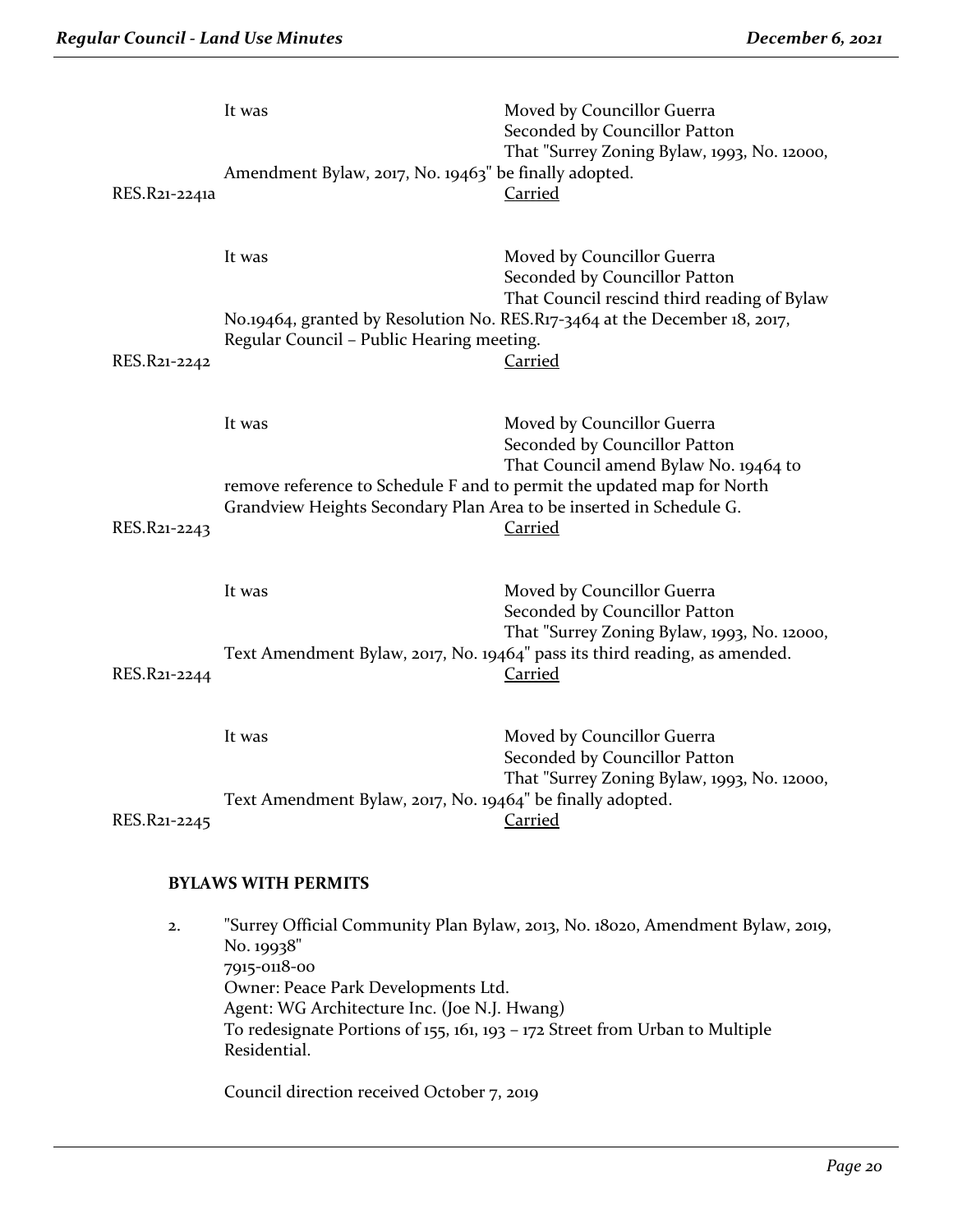|                                                                                                                                                                                                                                                                        | It was                                                                                                                                                                      | Moved by Councillor Guerra<br>Seconded by Councillor Patton<br>That Council amend the Douglas                                                                                                                                                         |  |  |
|------------------------------------------------------------------------------------------------------------------------------------------------------------------------------------------------------------------------------------------------------------------------|-----------------------------------------------------------------------------------------------------------------------------------------------------------------------------|-------------------------------------------------------------------------------------------------------------------------------------------------------------------------------------------------------------------------------------------------------|--|--|
|                                                                                                                                                                                                                                                                        | road network.                                                                                                                                                               | Neighbourhood Concept Plan to redesignate a portion of the site from<br>"Townhouse (15 upa)" to "Townhouse (30 upa)" and for modifications to the local                                                                                               |  |  |
| RES.R21-2246                                                                                                                                                                                                                                                           |                                                                                                                                                                             | <b>Carried</b>                                                                                                                                                                                                                                        |  |  |
|                                                                                                                                                                                                                                                                        | It was                                                                                                                                                                      | Moved by Councillor Guerra<br>Seconded by Councillor Patton                                                                                                                                                                                           |  |  |
| RES.R21-2247                                                                                                                                                                                                                                                           | 2013, No. 18020, Amendment Bylaw, 2019, No. 19938" be finally adopted.                                                                                                      | That "Surrey Official Community Plan Bylaw,<br><b>Carried</b>                                                                                                                                                                                         |  |  |
|                                                                                                                                                                                                                                                                        | floor.                                                                                                                                                                      | "Surrey Zoning Bylaw, 1993, No. 12000, Amendment Bylaw, 2019, No. 19939"<br>RA to CD - Portions of 155, 161, 193 - 172 Street - to permit a three-storey mixed-use<br>building with ground floor commercial units and 29 apartment units on the upper |  |  |
|                                                                                                                                                                                                                                                                        | Council direction received October 7, 2019                                                                                                                                  |                                                                                                                                                                                                                                                       |  |  |
|                                                                                                                                                                                                                                                                        | It was<br>Amendment Bylaw, 2019, No. 19939" be finally adopted.                                                                                                             | Moved by Councillor Guerra<br>Seconded by Councillor Patton<br>That "Surrey Zoning Bylaw, 1993, No. 12000,                                                                                                                                            |  |  |
| RES.R21-2248                                                                                                                                                                                                                                                           | Carried<br>"Surrey Zoning Bylaw, 1993, No. 12000, Amendment Bylaw, 2019, No. 19940"<br>RA to RM-30 – Portions of 155, 161, 193 - 172 Street – to permit 45 townhouse units. |                                                                                                                                                                                                                                                       |  |  |
|                                                                                                                                                                                                                                                                        |                                                                                                                                                                             |                                                                                                                                                                                                                                                       |  |  |
|                                                                                                                                                                                                                                                                        | Council direction received October 7, 2019                                                                                                                                  |                                                                                                                                                                                                                                                       |  |  |
|                                                                                                                                                                                                                                                                        | It was                                                                                                                                                                      | Moved by Councillor Guerra<br>Seconded by Councillor Patton                                                                                                                                                                                           |  |  |
| RES.R21-2249                                                                                                                                                                                                                                                           | Amendment Bylaw, 2019, No. 19940" be finally adopted.                                                                                                                       | That "Surrey Zoning Bylaw, 1993, No. 12000,<br><b>Carried</b>                                                                                                                                                                                         |  |  |
| Development Variance Permit No. 7915-0118-00<br>Portions of 155, 161, 193 - 172 Street - To reduce setbacks along all property lines for<br>the townhouse portion of the site in order to allow for a more pedestrian-oriented,<br>urban streetscape along 172 Street. |                                                                                                                                                                             |                                                                                                                                                                                                                                                       |  |  |

Council supported February 24, 2020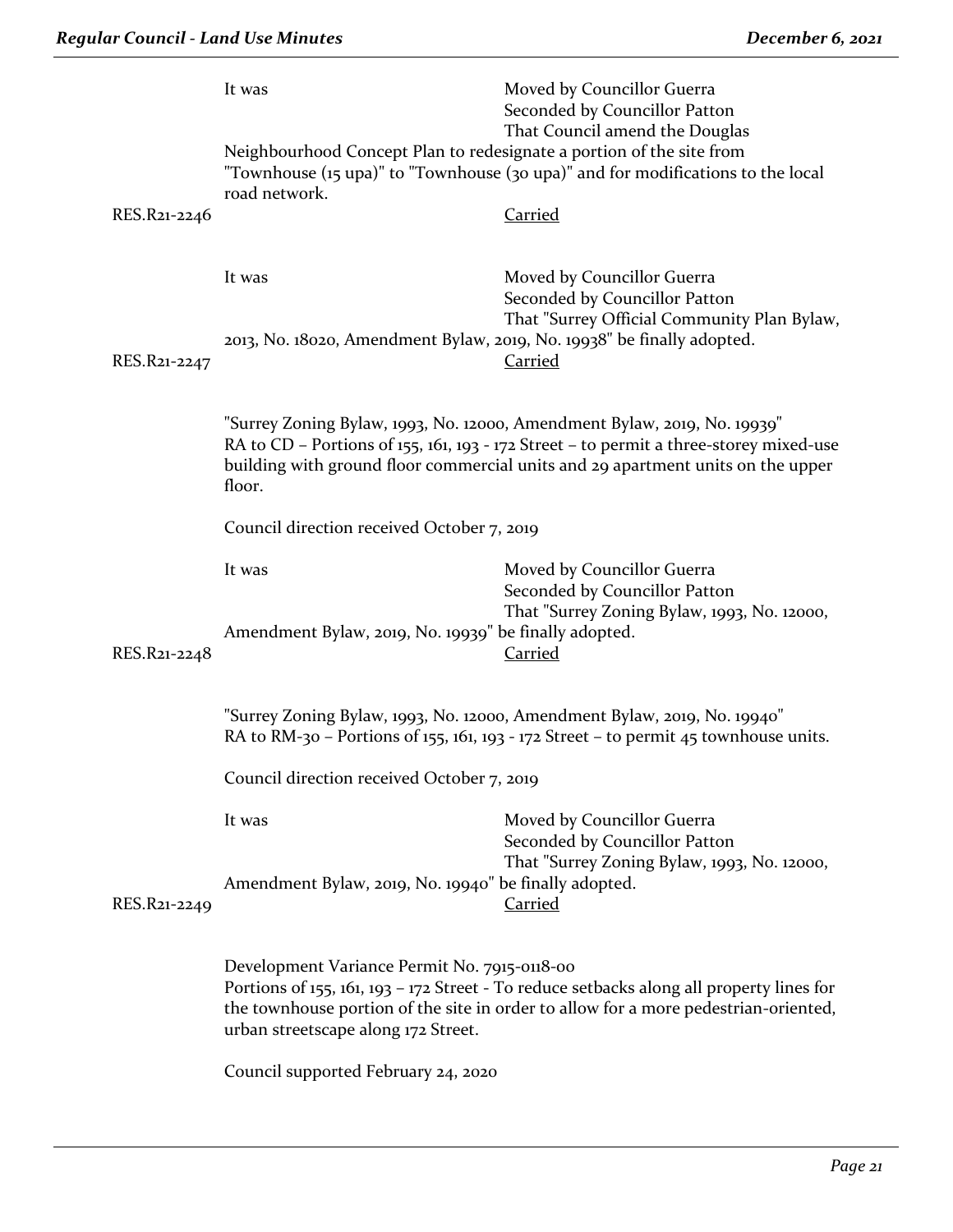|  | RES.R21-2250 | It was<br>Development Variance Permit No. 7915-0118-00.                                                                                                                                                            | Moved by Councillor Guerra<br>Seconded by Councillor Patton<br>That Council authorize the issuance of<br><b>Carried</b>                                                                                                                                                                                                                   |  |
|--|--------------|--------------------------------------------------------------------------------------------------------------------------------------------------------------------------------------------------------------------|-------------------------------------------------------------------------------------------------------------------------------------------------------------------------------------------------------------------------------------------------------------------------------------------------------------------------------------------|--|
|  |              | Development Permit No. 7915-0118-00<br>Portions of 155, 161, 193 - 172 Street - To issue a Development Permit for Form and<br>Character and Sensitive Ecosystems.                                                  |                                                                                                                                                                                                                                                                                                                                           |  |
|  |              | Council authorized to draft February 24, 2020                                                                                                                                                                      |                                                                                                                                                                                                                                                                                                                                           |  |
|  |              | It was                                                                                                                                                                                                             | Moved by Councillor Guerra<br>Seconded by Councillor Patton                                                                                                                                                                                                                                                                               |  |
|  |              | Development Permit No. 7915-0118-00.                                                                                                                                                                               | That Council authorize the issuance of                                                                                                                                                                                                                                                                                                    |  |
|  | RES.R21-2251 |                                                                                                                                                                                                                    | <b>Carried</b>                                                                                                                                                                                                                                                                                                                            |  |
|  | 3.           | 7919-0339-00<br>Charnjeev Makkar)<br>Agent: 1161629 B.C. Ltd. (Amandeep Dhillon)<br>style home constructed in 1924.                                                                                                | "Surrey Zoning Bylaw, 1993, No. 12000, Amendment Bylaw, 2020, No. 20257"<br>Owner: 1161629 B.C. Ltd. (Director Information: Jagminder Dhesi, Amandeep Dhillon,<br>RF to CD - 5660 - 177B Street - To permit the development of a 5-storey, 48-unit<br>apartment building, including the preservation of the Main Residence, a "Craftsman" |  |
|  |              | Council direction received December 21, 2020                                                                                                                                                                       |                                                                                                                                                                                                                                                                                                                                           |  |
|  |              | It was<br>Amendment Bylaw, 2020, No. 20257" be finally adopted.                                                                                                                                                    | Moved by Councillor Guerra<br>Seconded by Councillor Patton<br>That "Surrey Zoning Bylaw, 1993, No. 12000,                                                                                                                                                                                                                                |  |
|  | RES.R21-2252 |                                                                                                                                                                                                                    | Carried                                                                                                                                                                                                                                                                                                                                   |  |
|  |              | "Surrey Heritage Revitalization Agreement Bylaw, 2020, No. 20258"<br>5660 - 177B Street - To enter into a Heritage Revitalization Agreement to allow for<br>the restoration and maintenance of the Main Residence. |                                                                                                                                                                                                                                                                                                                                           |  |
|  |              | Council direction received December 21, 2020                                                                                                                                                                       |                                                                                                                                                                                                                                                                                                                                           |  |
|  |              | It was                                                                                                                                                                                                             | Moved by Councillor Guerra<br>Seconded by Councillor Patton<br>That "Surrey Heritage Revitalization                                                                                                                                                                                                                                       |  |
|  | RES.R21-2253 | Agreement Bylaw, 2020, No. 20258" be finally adopted.                                                                                                                                                              | Carried                                                                                                                                                                                                                                                                                                                                   |  |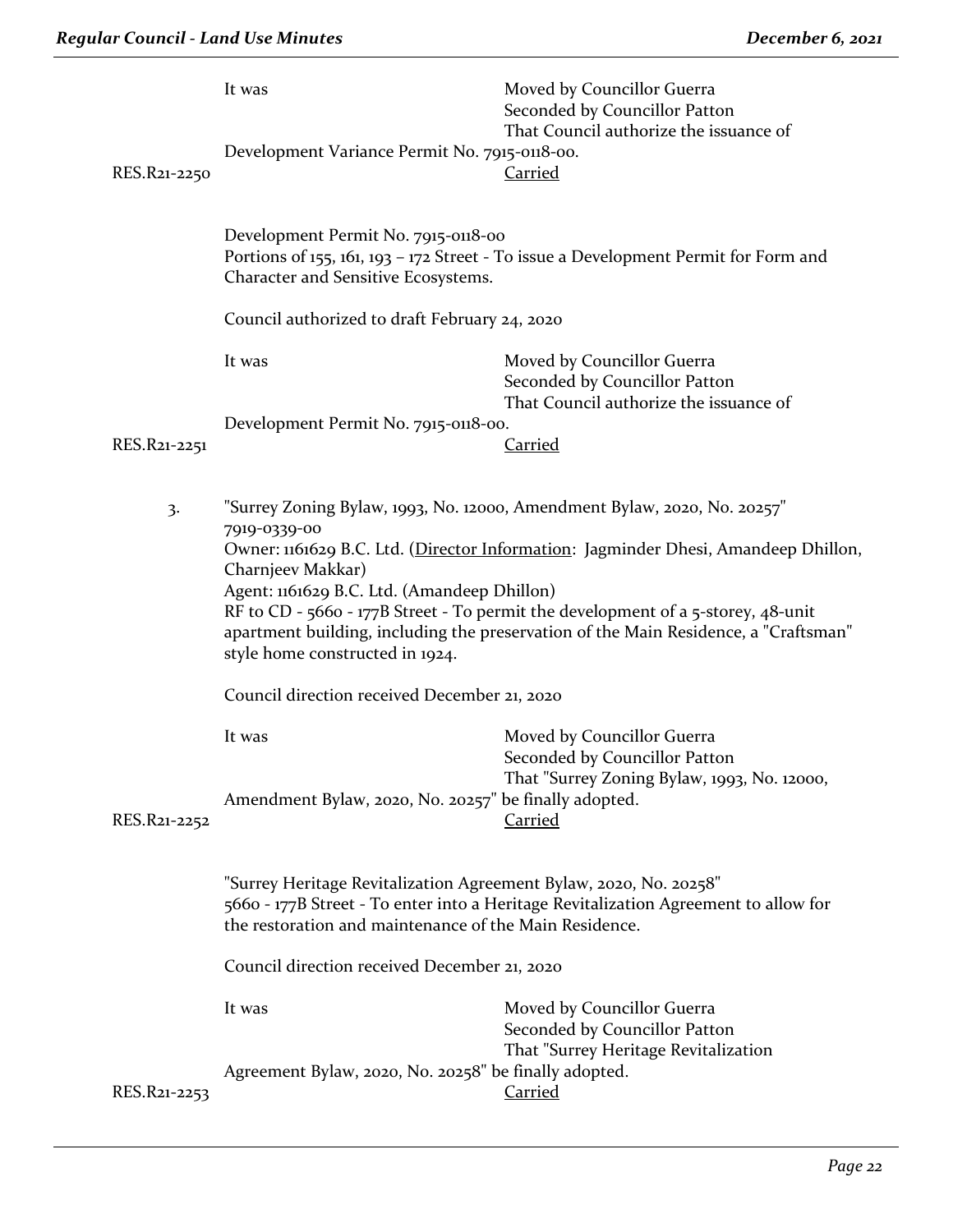|              | Development Permit No. 7919-0339-00<br>5660 - 177B Street – To issue a Development Permit for Form and Character.                                                              |                                                                                                            |  |  |  |
|--------------|--------------------------------------------------------------------------------------------------------------------------------------------------------------------------------|------------------------------------------------------------------------------------------------------------|--|--|--|
|              | Council authorized to draft December 21, 2020                                                                                                                                  |                                                                                                            |  |  |  |
|              | It was                                                                                                                                                                         | Moved by Councillor Guerra<br>Seconded by Councillor Patton<br>That Council authorize the issuance of      |  |  |  |
|              |                                                                                                                                                                                | Development Permit No. 7919-0339-00.                                                                       |  |  |  |
| RES.R21-2254 |                                                                                                                                                                                | <b>Carried</b>                                                                                             |  |  |  |
| 4.           | "Surrey Official Community Plan Bylaw, 2013, No. 18020, Amendment Bylaw, 2017,<br>No. 19391"<br>7916-0073-00                                                                   |                                                                                                            |  |  |  |
|              | Owners: P. Ahmed, R. Pervaiz, Sameer Enterprises Ltd, S. Bani and Lumina<br>Developments Ltd                                                                                   |                                                                                                            |  |  |  |
|              | Agent: Lumina Developments Ltd (Salman Haleem)<br>To redesignate a portion of the property at 10622 – 103 Avenue from Suburban to<br>Urban.                                    |                                                                                                            |  |  |  |
|              | <b>Note: Change of Owner</b>                                                                                                                                                   |                                                                                                            |  |  |  |
|              | Council direction received October 23, 2017                                                                                                                                    |                                                                                                            |  |  |  |
|              | It was                                                                                                                                                                         | Moved by Councillor Guerra<br>Seconded by Councillor Patton                                                |  |  |  |
| RES.R21-2255 | 2013, No. 18020, Amendment Bylaw, 2017, No. 19391" be finally adopted.                                                                                                         | That "Surrey Official Community Plan Bylaw,<br><b>Carried</b>                                              |  |  |  |
|              | "Surrey Zoning Bylaw, 1993, No. 12000, Amendment Bylaw, 2017, No. 19392"<br>A-1 to RF - Portion of 16022 - 103 Avenue - to subdivide into 3 large urban single<br>family lots. |                                                                                                            |  |  |  |
|              | Council direction received October 23, 2017                                                                                                                                    |                                                                                                            |  |  |  |
|              | It was                                                                                                                                                                         | Moved by Councillor Guerra<br>Seconded by Councillor Patton<br>That "Surrey Zoning Bylaw, 1993, No. 12000, |  |  |  |
| RES.R21-2256 | Amendment Bylaw, 2017, No. 19392" be finally adopted.                                                                                                                          | <b>Carried</b>                                                                                             |  |  |  |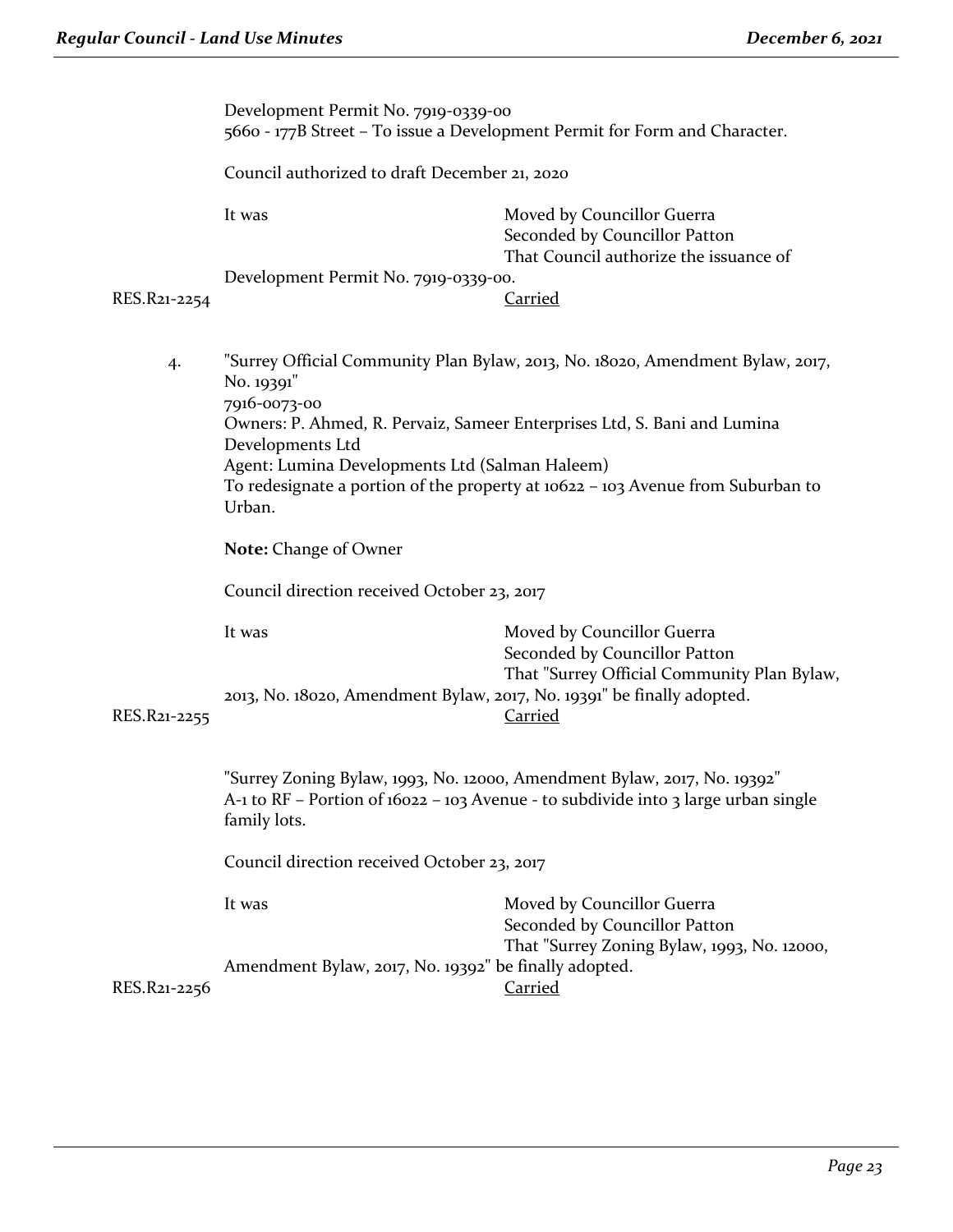|              | "Surrey Zoning Bylaw, 1993, No. 12000, Amendment Bylaw, 2017, No. 19393"<br>A-1 to CD - Portion of 16022 - 103 Avenue - to subdivide into 2 small suburban<br>single family lots and 1 park lot. |                                                                                                                                                                     |  |
|--------------|--------------------------------------------------------------------------------------------------------------------------------------------------------------------------------------------------|---------------------------------------------------------------------------------------------------------------------------------------------------------------------|--|
|              | Council direction received October 23, 2017                                                                                                                                                      |                                                                                                                                                                     |  |
|              | It was                                                                                                                                                                                           | Moved by Councillor Guerra<br>Seconded by Councillor Patton<br>That "Surrey Zoning Bylaw, 1993, No. 12000,                                                          |  |
| RES.R21-2257 | Amendment Bylaw, 2017, No. 19393" be finally adopted.                                                                                                                                            | Carried                                                                                                                                                             |  |
|              | Development Variance Permit No. 7916-0073-00<br>closest point.                                                                                                                                   | 16022 - 103 Avenue - To reduce the minimum setback requirement from top-of-<br>bank for a Class A watercourse from 30 metres (98 ft.) to 7.8 metres (26 ft.) at the |  |
|              | Council supported November 6, 2017                                                                                                                                                               |                                                                                                                                                                     |  |
|              | It was                                                                                                                                                                                           | Moved by Councillor Guerra<br>Seconded by Councillor Patton<br>That Council authorize the issuance of                                                               |  |
| RES.R21-2258 | Development Variance Permit No. 7916-0073-00.                                                                                                                                                    | Carried                                                                                                                                                             |  |
|              | Development Permit No. 7916-0073-00<br>16022 - 103 Avenue - To issue a Development Permit for Hazard Lands and<br>Sensitive Ecosystems (Streamside Protection).                                  |                                                                                                                                                                     |  |
|              | Council authorized to draft October 23, 2017                                                                                                                                                     |                                                                                                                                                                     |  |
|              | It was                                                                                                                                                                                           | Moved by Councillor Guerra<br>Seconded by Councillor Patton<br>That Council authorize the issuance of                                                               |  |
|              | Development Permit No. 7916-0073-00.                                                                                                                                                             |                                                                                                                                                                     |  |
| RES.R21-2259 |                                                                                                                                                                                                  | Carried                                                                                                                                                             |  |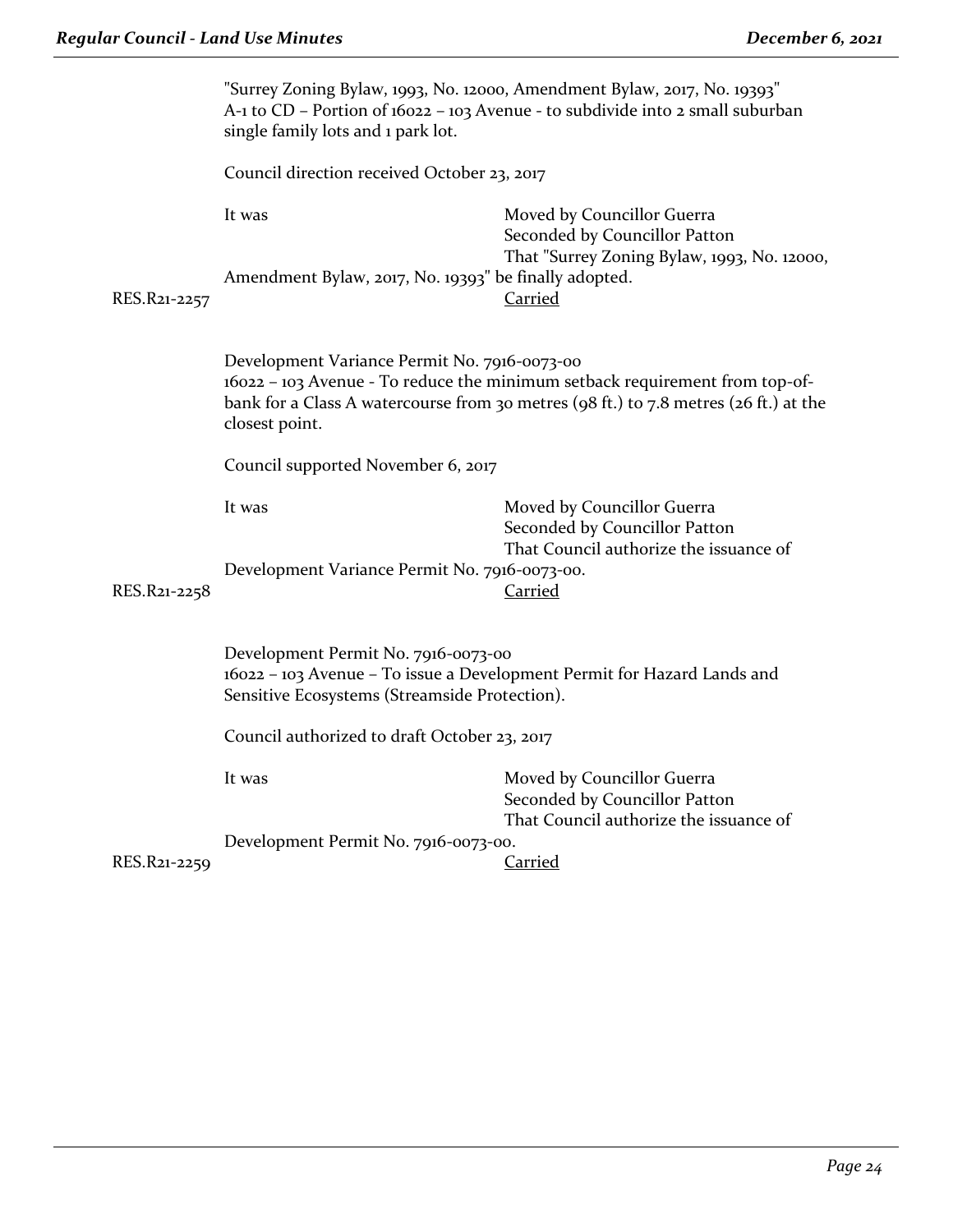# **PERMITS - APPROVALS**

5. Development Variance Permit No. 7921-0137-00 Owner: 0701115 BC Ltd. Agent: S. Singh 12025 – Nordel Way - To reduce the minimum 400-metre separation requirement between drug stores to 27.7 metres to permit a small-scale drug store to operate in conjunction with an existing medical clinic.

Council supported September 13, 2021

|              | It was                                        | Moved by Councillor Guerra             |
|--------------|-----------------------------------------------|----------------------------------------|
|              |                                               | Seconded by Councillor Patton          |
|              |                                               | That Council authorize the issuance of |
|              | Development Variance Permit No. 7921-0137-00. |                                        |
| RES.R21-2260 |                                               | Carried                                |

6. Development Permit No. 7921-0024-00 Owner: 1303325 B.C. Ltd. Agent: Jack Priestley Orion Construction 19062 – 34A Avenue – to permit the development of a 3,086 square metre multi-tenant industrial building

Council authorized to draft July 12, 2021

It was **Moved by Councillor Guerra** Seconded by Councillor Patton That Council authorize the issuance of

Development Permit No. 7921-0024-00.

RES.R21-2261 Carried

The City Clerk clarified that all items moving forward to a public hearing will be scheduled for the December 20, 2021 Regular Council – Public Hearing meeting.

# **I. CLERKS REPORT**

This section had no items to consider.

# **J. OTHER BUSINESS**

This section had no items to consider.